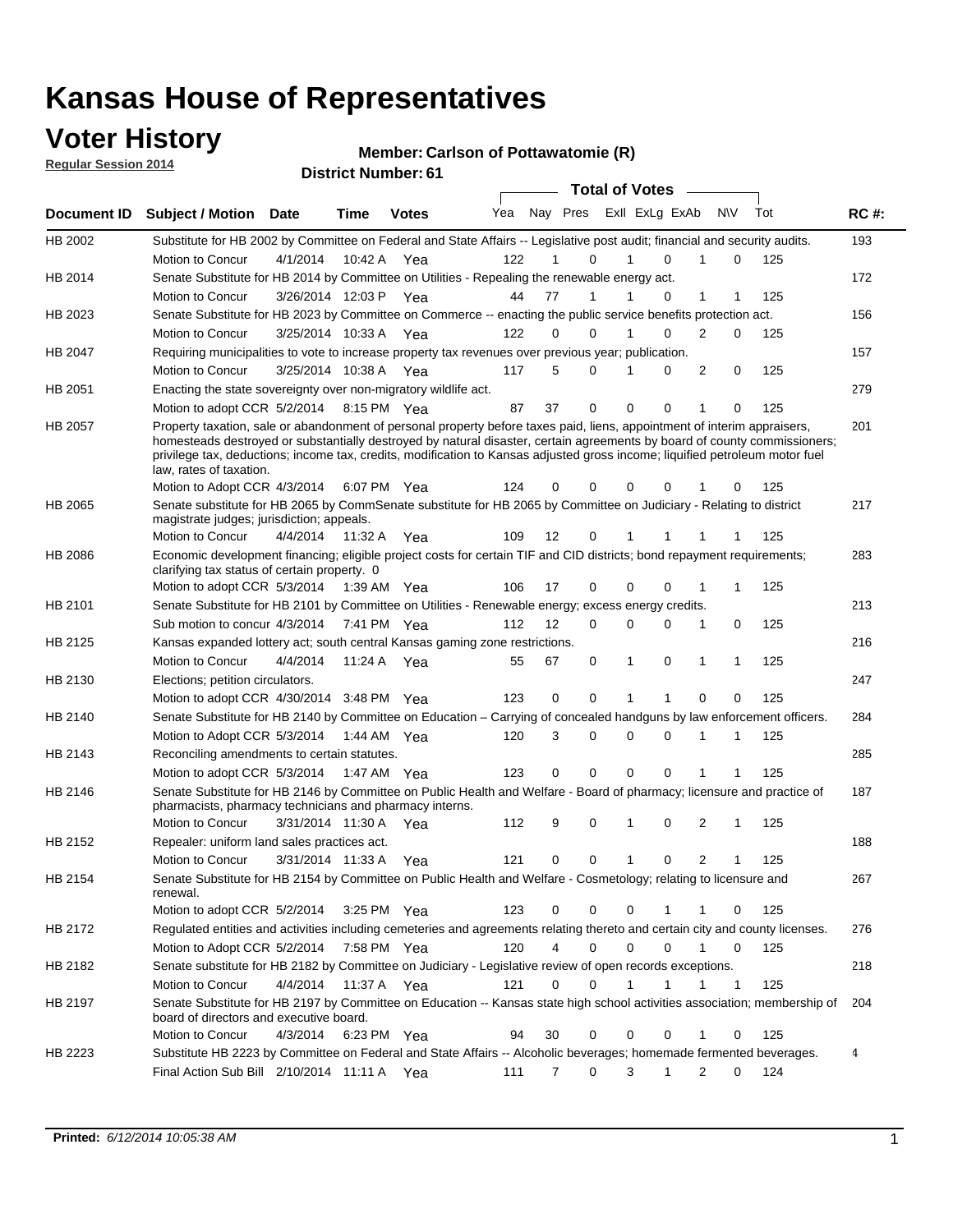| <b>Voter History</b><br><b>Regular Session 2014</b> |                                                                                                                                                                                                                                                                                                                                                                                                                                                                                                                                                                                                                                                                                 |                       |             | Member: Carlson of Pottawatomie (R)<br><b>District Number: 61</b> |     |                |          |                  |                |              |                |             |     |             |
|-----------------------------------------------------|---------------------------------------------------------------------------------------------------------------------------------------------------------------------------------------------------------------------------------------------------------------------------------------------------------------------------------------------------------------------------------------------------------------------------------------------------------------------------------------------------------------------------------------------------------------------------------------------------------------------------------------------------------------------------------|-----------------------|-------------|-------------------------------------------------------------------|-----|----------------|----------|------------------|----------------|--------------|----------------|-------------|-----|-------------|
|                                                     |                                                                                                                                                                                                                                                                                                                                                                                                                                                                                                                                                                                                                                                                                 |                       |             |                                                                   |     |                |          | Total of Votes – |                |              |                |             |     |             |
| Document ID                                         | <b>Subject / Motion Date</b>                                                                                                                                                                                                                                                                                                                                                                                                                                                                                                                                                                                                                                                    |                       | Time        | <b>Votes</b>                                                      | Yea |                | Nay Pres |                  | Exll ExLg ExAb |              |                | <b>NV</b>   | Tot | <b>RC#:</b> |
| HB 2223                                             | Substitute for HB 2223 by Committee on Federal and State Affairs—Alcoholic beverages; homemade fermented beverages;<br>microbrewery gallonage expanded; liquor license length of citizenship.<br>Motion to Concur                                                                                                                                                                                                                                                                                                                                                                                                                                                               | 4/3/2014              | 6:27 PM Yea |                                                                   | 115 | 9              | 0        |                  | 0              | 0            |                | 0           | 125 | 205         |
| HB 2231                                             | Senate Substitute for Substitute for HB 2231 by Committee on Ways and Means - Appropriations for FY 2014, FY 2015, FY<br>2016, FY 2017 and FY 2018 for various state agencies; capital improvement projects; claims against the state.<br>Motion to adopt CCR 5/2/2014 9:48 PM Yea                                                                                                                                                                                                                                                                                                                                                                                              |                       |             |                                                                   | 70  | 54             | $\Omega$ |                  | $\Omega$       | $\Omega$     | 1              | $\Omega$    | 125 | 282         |
| HB 2246                                             | Substitute for HB 2246 by Committee on Commerce, Labor and Economic Development - Peer review for certain licensed<br>technical professions.                                                                                                                                                                                                                                                                                                                                                                                                                                                                                                                                    |                       |             |                                                                   |     |                |          |                  |                |              |                |             |     | 38          |
| HB 2246                                             | <b>EFA Sub Bill</b><br>Substitute for HB 2246 by Committee on Commerce, Labor and Economic Development - Peer review for certain licensed<br>technical professions.                                                                                                                                                                                                                                                                                                                                                                                                                                                                                                             | 2/21/2014 1:34 PM Yea |             |                                                                   | 120 | $\mathbf 0$    | 0        |                  | 1              | $\mathbf 0$  | $\overline{2}$ | 1           | 124 | 260         |
|                                                     | Motion to Concur                                                                                                                                                                                                                                                                                                                                                                                                                                                                                                                                                                                                                                                                | 5/2/2014              | 11:40 A Yea |                                                                   | 124 | $\Omega$       | $\Omega$ |                  | 0              |              | $\Omega$       | 0           | 125 |             |
| HB 2272                                             | Kansas expanded lottery act; southeast Kansas gaming zone; privilege fee and investment threshold amount reduced.                                                                                                                                                                                                                                                                                                                                                                                                                                                                                                                                                               |                       |             |                                                                   |     |                |          |                  |                |              |                |             |     | 200         |
|                                                     | Motion to Concur                                                                                                                                                                                                                                                                                                                                                                                                                                                                                                                                                                                                                                                                | 4/2/2014              | 4:18 PM Nay |                                                                   | 84  | 36             | 0        |                  | 0              | $\mathbf{0}$ |                | 4           | 125 |             |
| HB 2296                                             | Campaign finance; permitted uses of campaign funds; increased exemption amount for certain candidates; contributor<br>information; lobbyist filings.                                                                                                                                                                                                                                                                                                                                                                                                                                                                                                                            |                       |             |                                                                   |     |                |          |                  |                |              |                |             |     | 248         |
|                                                     | Motion to adopt CCR 4/30/2014 3:53 PM Yea                                                                                                                                                                                                                                                                                                                                                                                                                                                                                                                                                                                                                                       |                       |             |                                                                   | 119 | 4              |          | 0                | 1              |              | $\mathbf 0$    | $\mathbf 0$ | 125 |             |
| HB 2296                                             | Campaign finance; permitted uses of campaign funds; increased exemption amount for certain candidates; contributor<br>information; lobbyist filings.                                                                                                                                                                                                                                                                                                                                                                                                                                                                                                                            |                       |             |                                                                   |     |                |          |                  |                |              |                |             |     | 287         |
|                                                     | Motion to Override<br>Veto                                                                                                                                                                                                                                                                                                                                                                                                                                                                                                                                                                                                                                                      | 5/30/2014 10:24 A Yea |             |                                                                   | 96  | 5              | $\Omega$ |                  | 0              | $\mathbf 0$  | $\Omega$       | 24          | 125 |             |
| HB 2298                                             | Senate Sub for HB 2298 by Committee on Judiciary - Uniform controlled substances act. Senate Sub for HB 2298 by<br>Committee on Judiciary - Uniform controlled substances act.                                                                                                                                                                                                                                                                                                                                                                                                                                                                                                  |                       |             |                                                                   |     |                |          |                  |                |              |                |             |     | 209         |
|                                                     | Motion to Concur                                                                                                                                                                                                                                                                                                                                                                                                                                                                                                                                                                                                                                                                | 4/3/2014              | 6:40 PM Yea |                                                                   | 123 | 1              | 0        |                  | 0              | 0            | 1              | 0           | 125 |             |
| HB 2303                                             | Relating to driver's license fees; driving under the influence equipment fund.                                                                                                                                                                                                                                                                                                                                                                                                                                                                                                                                                                                                  |                       |             |                                                                   |     |                |          |                  |                |              |                |             |     | 1           |
|                                                     | Motion to adopt CCR 1/22/2014 11:45 A Yea                                                                                                                                                                                                                                                                                                                                                                                                                                                                                                                                                                                                                                       |                       |             |                                                                   | 109 | 11             |          | 0                | $\mathbf{1}$   | $\mathbf 0$  | 4              | $\mathbf 0$ | 125 |             |
| HB 2312                                             | Local governments; investment of idle funds; changes.                                                                                                                                                                                                                                                                                                                                                                                                                                                                                                                                                                                                                           |                       |             |                                                                   |     |                |          |                  |                |              |                |             |     | 253         |
|                                                     | Motion to Concur                                                                                                                                                                                                                                                                                                                                                                                                                                                                                                                                                                                                                                                                | 5/1/2014              | 4:31 PM Yea |                                                                   | 123 | $\overline{2}$ |          | $\Omega$         | $\Omega$       | $\Omega$     | $\Omega$       | $\Omega$    | 125 |             |
| HB 2338                                             | Substitute for HB 2338 by Committee on Ways and Means - Judicial branch; supplemental appropriation for fiscal year 2015, 229<br>judiciary operations; increasing various docket fees and creating new docket fees; annually, allowing the allocation of a budget<br>for each judicial district court operations, chief judge would have the authority to expend funds as necessary to carry out the<br>functions of such district if such chief judge elected to do so, including establishing what court personnel are necessary and<br>their compensation; district court judges in judicial district elect chief judge and court of appeals judges elect chief judge of the |                       |             |                                                                   |     |                |          |                  |                |              |                |             |     |             |

Motion to Adopt CCR 4/4/2014 7:17 PM Yea 66 57 0 0 0 2 0 125 court of appeals; district judge and district magistrate judge vacancies; statutory authority for longevity bonus for judicial branch employees repealed; nonseverability clause.

Senate Substitute for HB 2378 by Committee on Assessment and Taxation - Providing sales tax exemption for sales of certain 189 HB 2378 machinery and equipment used for surface mining activities.

3/31/2014 Motion to Concur Yea 125 11:35 A 117 4 0 0 21 1 Senate Substitute for HB 2389 by Committee on Judiciary - Crimes and criminal procedure; mistreatment of a dependent adult 277 Motion to Adopt CCR 5/2/2014 8:05 PM Yea 123 1 0 0 0 1 0 125 HB 2389 or an elder person; RICO; warrants; discharge of certain persons; appeals.  $\overline{B}$ 

| HB 2398        | Relating to the Kansas revised limited liability company act.                     |           |         |     |     |    |   |          |  |     | 28  |
|----------------|-----------------------------------------------------------------------------------|-----------|---------|-----|-----|----|---|----------|--|-----|-----|
|                | <b>Final Action</b><br>Amended                                                    | 2/21/2014 | 11:13A  | Yea | 120 |    |   | 0        |  | 124 |     |
| HB 2402        | National day of the cowboy.                                                       |           |         |     |     |    |   |          |  |     | 163 |
|                | Final Action                                                                      | 3/26/2014 | 10:55 A | Yea | 116 |    |   | 0        |  | 125 |     |
| <b>HB 2417</b> | Expansion of rural opportunity zones.                                             |           |         |     |     |    |   |          |  |     | 61  |
|                | Final Action<br>Amended                                                           | 2/27/2014 | 10:16 A | Yea | 104 | 19 |   | $\Omega$ |  | 124 |     |
| HB 2418        | Adult care home licensure act; removal of outdated rule and regulation reference. |           |         |     |     |    |   |          |  |     |     |
|                | <b>Final Action</b>                                                               | 2/12/2014 | 11:20 A | Yea | 121 |    | 0 |          |  | 124 |     |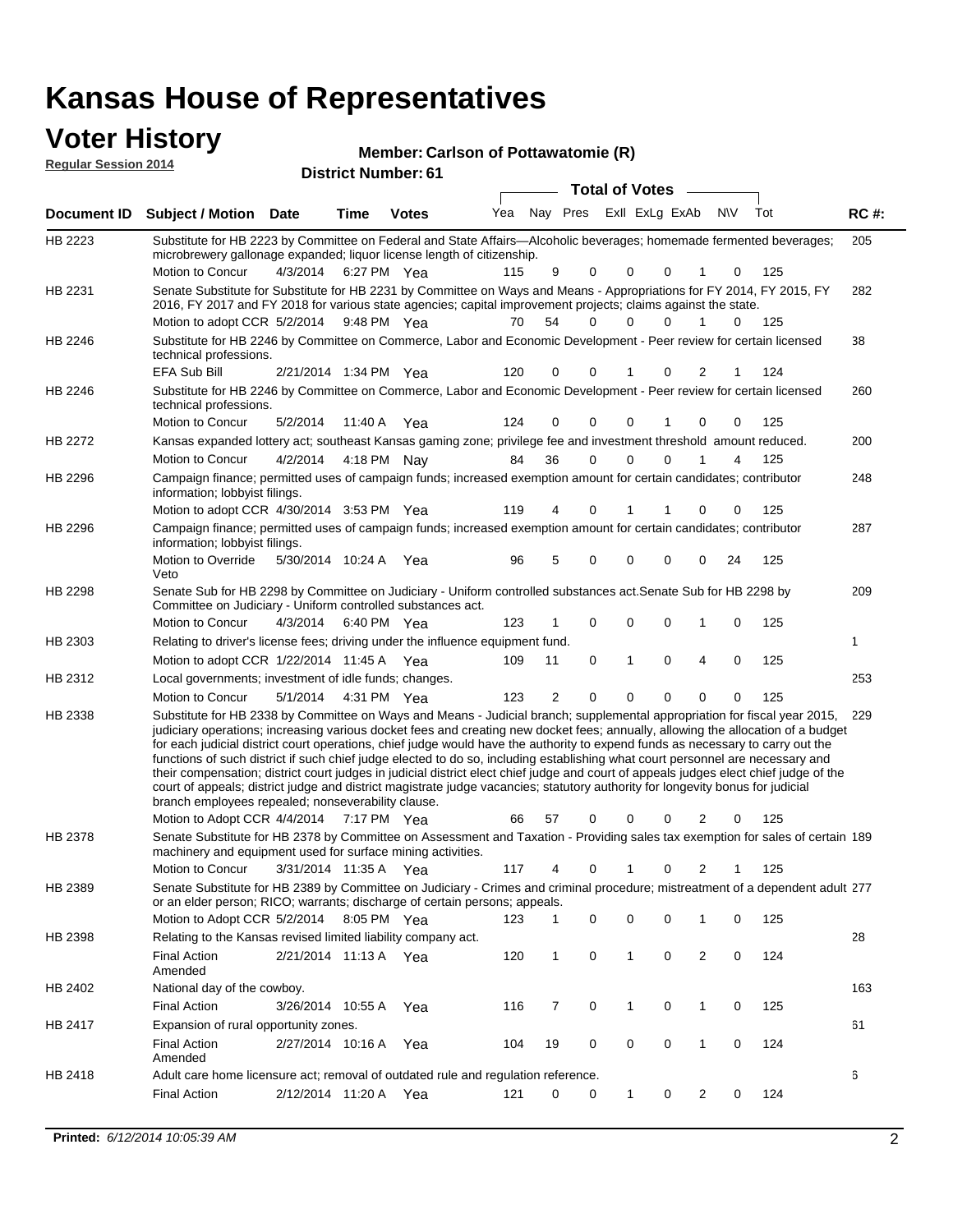### **Voter History**

**Regular Session 2014**

#### **Member: Carlson of Pottawatomie (R)**

|             | <b>DISTRICT MAILINGLE OF</b><br><b>Total of Votes</b>                                                                                                                                                                                                                                                                                                |                       |             |              |     |          |          |              |                |                |              |     |                |  |
|-------------|------------------------------------------------------------------------------------------------------------------------------------------------------------------------------------------------------------------------------------------------------------------------------------------------------------------------------------------------------|-----------------------|-------------|--------------|-----|----------|----------|--------------|----------------|----------------|--------------|-----|----------------|--|
| Document ID | <b>Subject / Motion</b>                                                                                                                                                                                                                                                                                                                              | Date                  | Time        | <b>Votes</b> | Yea |          | Nay Pres |              | Exll ExLg ExAb |                | N\V          | Tot | <b>RC#:</b>    |  |
| HB 2418     | Kansas department for aging and disability services; adult care homes                                                                                                                                                                                                                                                                                |                       |             |              |     |          |          |              |                |                |              |     | 221            |  |
|             | <b>Motion to Concur</b>                                                                                                                                                                                                                                                                                                                              | 4/4/2014              | 11:49 A     | Yea          | 122 | 0        | 0        | 1            | 1              | 1              | 0            | 125 |                |  |
| HB 2419     | City annexation; fire district territory; detachment.                                                                                                                                                                                                                                                                                                |                       |             |              |     |          |          |              |                |                |              |     | 120            |  |
|             | <b>Final Action</b>                                                                                                                                                                                                                                                                                                                                  | 3/17/2014 11:19 A     |             | Yea          | 122 | 0        | 0        | 0            | 0              | $\overline{2}$ | $\mathbf{1}$ | 125 |                |  |
| HB 2419     | City annexation; fire district territory; detachment.                                                                                                                                                                                                                                                                                                |                       |             |              |     |          |          |              |                |                |              |     | 196            |  |
|             | Motion to Concur                                                                                                                                                                                                                                                                                                                                     | 4/2/2014              | 10:32 A     | Yea          | 122 | 0        | 0        | 0            | 0              | $\overline{2}$ | 1            | 125 |                |  |
| HB 2420     | School crossing quards.                                                                                                                                                                                                                                                                                                                              |                       |             |              |     |          |          |              |                |                |              |     | 5              |  |
|             | <b>Final Action</b><br>Amended                                                                                                                                                                                                                                                                                                                       | 2/10/2014 11:12 A     |             | Yea          | 118 | 0        | 0        | 3            | 1              | $\overline{2}$ | 0            | 124 |                |  |
| HB 2420     | School crossing guards.                                                                                                                                                                                                                                                                                                                              |                       |             |              |     |          |          |              |                |                |              |     | 197            |  |
|             | Motion to Concur                                                                                                                                                                                                                                                                                                                                     | 4/2/2014              | 10:34 A     | Yea          | 123 | 0        | 0        | 0            | 0              | 2              | 0            | 125 |                |  |
| HB 2422     | Defining watercraft for purposes of taxation.                                                                                                                                                                                                                                                                                                        |                       |             |              |     |          |          |              |                |                |              |     | 14             |  |
|             | <b>Final Action</b><br>Amended                                                                                                                                                                                                                                                                                                                       | 2/14/2014 11:13 A     |             | Yea          | 118 | 0        | 0        | 2            | $\mathbf 0$    | $\overline{4}$ | 0            | 124 |                |  |
| HB 2424     | Robert G. (Bob) Bethell interchange.                                                                                                                                                                                                                                                                                                                 |                       |             |              |     |          |          |              |                |                |              |     | 85             |  |
|             | <b>EFA Sub Bill</b>                                                                                                                                                                                                                                                                                                                                  | 2/27/2014 4:03 PM Yea |             |              | 119 | 4        | 0        | $\Omega$     | $\Omega$       | 1              | 0            | 124 |                |  |
| HB 2424     | Substitute for HB 2424 by Committee on Transportation - Designating the Robert G. (Bob) Bethell interchange; the SGT David 190<br>Enzbrenner memorial highway; t the Pack S Clair highway; the ancient Indian traders trail; the Harper county veterans<br>memorial highway; the Bonnie Huy memorial highway; the Bonnie Sharp memorial interchange. |                       |             |              |     |          |          |              |                |                |              |     |                |  |
|             | Motion to Concur                                                                                                                                                                                                                                                                                                                                     | 3/31/2014 11:37 A Yea |             |              | 117 | 3        | $\Omega$ | 1            | 0              | $\overline{2}$ | 2            | 125 |                |  |
| HB 2429     | Making the water conservation program part of and supplemental to the Kansas water appropriation act.                                                                                                                                                                                                                                                |                       |             |              |     |          |          |              |                |                |              |     | $\overline{7}$ |  |
|             | <b>Final Action</b><br>Amended                                                                                                                                                                                                                                                                                                                       | 2/12/2014 11:22 A Yea |             |              | 121 | $\Omega$ | $\Omega$ | 1            | 0              | $\overline{2}$ | $\mathbf 0$  | 124 |                |  |
| HB 2430     | Promoting employment across Kansas act; benefits.                                                                                                                                                                                                                                                                                                    |                       |             |              |     |          |          |              |                |                |              |     | 90             |  |
|             | <b>EFA Sub Bill</b>                                                                                                                                                                                                                                                                                                                                  | 2/27/2014 4:08 PM Yea |             |              | 110 | 13       | 0        | $\mathbf 0$  | 0              |                | 0            | 124 |                |  |
| HB 2430     | Substitute for HB 2430 by Committee on Commerce, Labor and Economic Development - Promoting employment across                                                                                                                                                                                                                                        |                       |             |              |     |          |          |              |                |                |              |     | 278            |  |
|             | Kansas act; benefits.<br>Motion to adopt CCR 5/2/2014                                                                                                                                                                                                                                                                                                |                       | 8:09 PM Yea |              | 114 | 10       | 0        | 0            | 0              | 1              | 0            | 125 |                |  |
| HB 2433     | Relating to the Kansas uniform securities act.                                                                                                                                                                                                                                                                                                       |                       |             |              |     |          |          |              |                |                |              |     | 62             |  |
|             | <b>Final Action</b><br>Amended                                                                                                                                                                                                                                                                                                                       | 2/27/2014 10:17 A Yea |             |              | 123 | 0        | 0        | $\mathbf 0$  | $\mathbf 0$    | 1              | 0            | 124 |                |  |
| HB 2433     | Relating to the Kansas uniform securities act.                                                                                                                                                                                                                                                                                                       |                       |             |              |     |          |          |              |                |                |              |     | 243            |  |
|             | Motion to adopt CCR 4/30/2014 3:27 PM Yea                                                                                                                                                                                                                                                                                                            |                       |             |              | 123 | $\Omega$ | $\Omega$ | 1            | 1              | $\Omega$       | 0            | 125 |                |  |
| HB 2436     | Substitute for HB 2436 by Committee on Vision 2020 - Boards of cosmetology and barbering; agreements on inspectors of<br>dual-licensed facilities.                                                                                                                                                                                                   |                       |             |              |     |          |          |              |                |                |              |     | 19             |  |
|             | Final Action Sub Bill 2/19/2014 11:32 A                                                                                                                                                                                                                                                                                                              |                       |             | Yea          | 122 | ი        | 0        | O            | 0              | 2              | 0            | 124 |                |  |
| HB 2436     | Substitute for HB 2436 by Committee on Vision 2020 - Boards of cosmetology and barbering; agreements on inspectors of<br>dual-licensed facilities.                                                                                                                                                                                                   |                       |             |              |     |          |          |              |                |                |              |     | 206            |  |
|             | Motion to Concur                                                                                                                                                                                                                                                                                                                                     | 4/3/2014              | 6:30 PM Yea |              | 117 | 7        | 0        | 0            | 0              | 1              | 0            | 125 |                |  |
| HB 2440     | Emerging industry investment act; treatment of certain bioscience companies.                                                                                                                                                                                                                                                                         |                       |             |              |     |          |          |              |                |                |              |     | 39             |  |
|             | <b>Emergency Final</b><br>Action                                                                                                                                                                                                                                                                                                                     | 2/21/2014 1:36 PM Yea |             |              | 116 | 4        | 0        | $\mathbf{1}$ | 0              | 2              | $\mathbf{1}$ | 124 |                |  |
| HB 2442     | Escalating penalties for repeat felony evade and elude cases.                                                                                                                                                                                                                                                                                        |                       |             |              |     |          |          |              |                |                |              |     | 107            |  |
|             | EFA Sub Bill                                                                                                                                                                                                                                                                                                                                         | 2/27/2014 4:32 PM Yea |             |              | 111 | 12       | 0        | 0            | 0              | $\mathbf{1}$   | 0            | 124 |                |  |
| HB 2444     | Spendthrift trusts.                                                                                                                                                                                                                                                                                                                                  |                       |             |              |     |          |          |              |                |                |              |     | 36             |  |
|             | <b>Emergency Final</b><br><b>Action Amend</b>                                                                                                                                                                                                                                                                                                        | 2/21/2014 1:32 PM Yea |             |              | 120 | 0        | 0        | $\mathbf{1}$ | 0              | $\overline{2}$ | $\mathbf{1}$ | 124 |                |  |
| HB 2444     | Spendthrift trusts.                                                                                                                                                                                                                                                                                                                                  |                       |             |              |     |          |          |              |                |                |              |     | 198            |  |
|             | Motion to Concur                                                                                                                                                                                                                                                                                                                                     | 4/2/2014              | 10:37 A Yea |              | 123 | 0        | 0        | 0            | 0              | $\overline{2}$ | 0            | 125 |                |  |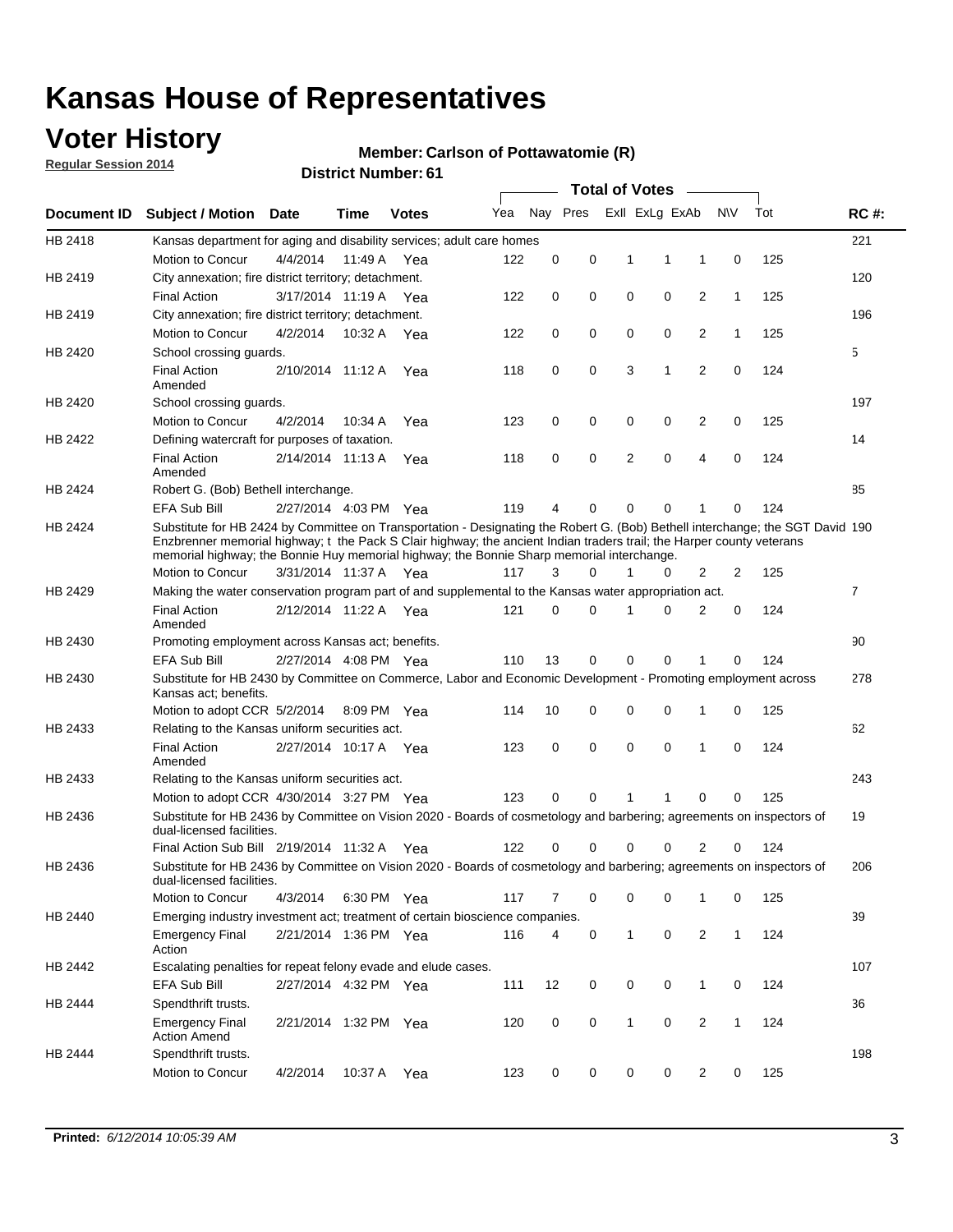### **Voter History**

#### **Member: Carlson of Pottawatomie (R)**

**Document ID Subject / Motion Date Time Votes** Yea Nay Pres ExII ExLg ExAb N\V Tot RC #: **District Number: 61 Date Votes Total of Votes Time Regular Session 2014** ExII ExLg ExAb 63 2/27/2014 Final Action Yea 124 10:19 A 123 0 0 0 10 0 HB 2445 Amended Allowing for criminal discovery materials to be provided to defendant or defendant's counsel. 8 2/12/2014 Final Action Yea 124 11:23 A 121 0 0 0 20 1 HB 2446 District courts; court trustee operations fund. judicial process; concerning sentencing dispositions, probation and postrelease supervision; concerning expungement of driving under the influence and criminal refusal convictions; concerning trials, conduct of jury after case is submitted. 239 Motion to adopt CCR 4/30/2014 3:01 PM Yea  $121 \quad 2 \quad 0 \quad 1 \quad 1 \quad 0 \quad 0 \quad 125$ HB 2446 Senate Substitute for HB 2446 by Committee on Judiciary - Courts; allocating moneys from driver's license fees to judicial branch nonjudicial salary adjustment fund; allowing chief justice to authorize expenditures from court trustee operations fund in certain judicial districts; time limits for court decisions. 29 2/21/2014 Final Action Yea 124 11:14 A 119 2 0 0 20 1 HB 2447 Amended Real property; trespass and liability. 202 Motion to Adopt CCR 4/3/2014 6:10 PM Yea  $122$  2 0 0 0 1 0 125 HB 2447 Real property; trespass and liability. 30 2/21/2014 Final Action Yea 124 HB 2448 Interference with judicial process. 11:16 A 121 0 0 0 20 1 240 Motion to adopt CCR 4/30/2014 3:10 PM Yea  $116$  7 0 1 1 0 0 125 HB 2448 Senate Substitute for HB 2448 by Committee on Judiciary - Updating provisions relating to the Kansas bureau of investigation's DNA database; amending the crime of interference with 96 2/27/2014 EFA Sub Bill Yea 124 4:18 PM 64 59 0 0 10 0 HB 2451 Electric utilities; creating the electric highway fee. 207 4/3/2014 HB 2451 Motion to Concur Yea 125 6:34 PM 94 30 0 0 10 0 Substitute for HB 2451 by Committee on Transportation - Increasing registration fees for electric vehicles. 41 2/21/2014 EFA Sub Bill Yea 124 1:39 PM 120 0 0 0 21 1 HB 2452 Substitute for HB 2452 by Committee on Transportation - Distinctive license plates; donate life, disabled veterans, rotary international, Kansas horse council. 208 4/3/2014 Motion to Concur Yea 125 6:37 PM 123 1 0 0 10 0 HB 2452 Substitute for HB 2452 by Committee on Transportation - Distinctive license plates; donate life, disabled veterans, rotary international, Kansas horse council, motorcycles. 9 2/12/2014 Final Action Yea 124 11:28 A 72 49 0 0 20 1 HB 2453 Amended Protecting religious freedom regarding marriage. 108 3/6/2014 HB 2455 Emergency Final Yea 125 11:23 A 119 1 1 0 20 2 Action Amend Property tax exemption for certain utility systems located on military installation. 49 2/26/2014 Final Action Yea 124 11:32 A 100 23 0 0 10 0 HB 2456 Amended Property taxation; defining commercial and industrial machinery and equipment; motor vehicles, members of military service and active guard and reservists. 50 2/26/2014 Final Action Yea 124 11:33 A 123 0 0 0 10 0 HB 2463 Amended Creating civil liability for acts of terrorism; forfeiture of property related to violations of certain criminal acts. 194 4/1/2014 HB 2463 Motion to Concur 4/1/2014 10:46 A Yea 123 0 0 1 0 1 0 125 Creating civil liability for acts of terrorism; forfeiture of property related to violations of certain criminal acts. 10:46 A 15 2/14/2014 Final Action Yea 124 11:14 A 118 0 0 0 40 2 HB 2464 Amended Allowing banks, trust companies and savings and loans to claim the expensing deduction for privilege tax filers under the Kansas income tax act.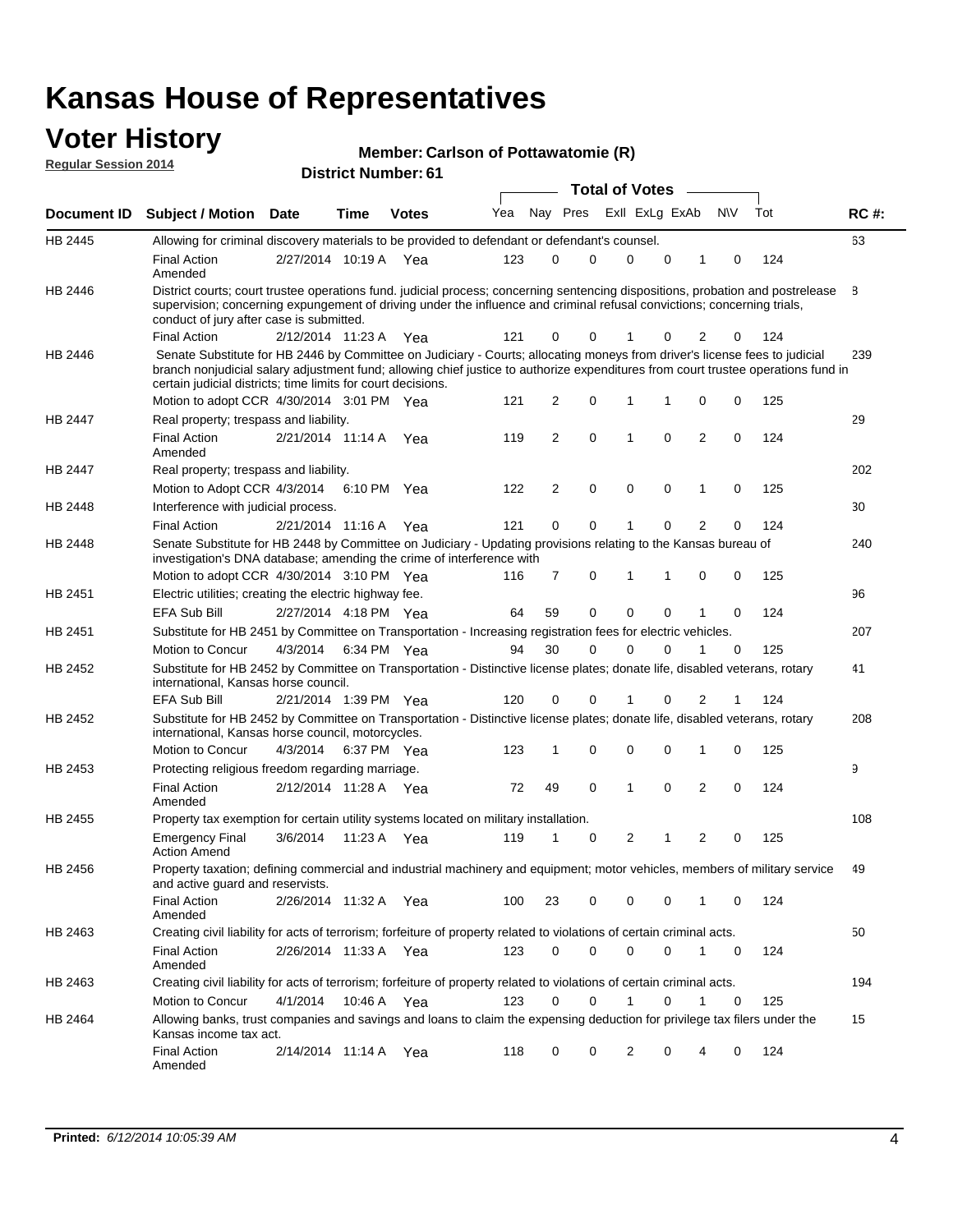### **Voter History**

**Regular Session 2014**

#### **Member: Carlson of Pottawatomie (R)**

|                |                                                                                                                                                                             |                       |         |              |     |                |          | <b>Total of Votes</b> |                |                |             |     |             |
|----------------|-----------------------------------------------------------------------------------------------------------------------------------------------------------------------------|-----------------------|---------|--------------|-----|----------------|----------|-----------------------|----------------|----------------|-------------|-----|-------------|
|                | Document ID Subject / Motion                                                                                                                                                | Date                  | Time    | <b>Votes</b> | Yea | Nay Pres       |          |                       | Exll ExLg ExAb |                | <b>NV</b>   | Tot | <b>RC#:</b> |
| HB 2466        | Relating to administrative procedure; judicial review.                                                                                                                      |                       |         |              |     |                |          |                       |                |                |             |     | 37          |
|                | <b>Emergency Final</b><br><b>Action Amend</b>                                                                                                                               | 2/21/2014 1:33 PM Yea |         |              | 118 | $\overline{2}$ | 0        | 1                     | $\mathbf 0$    | 2              | 1           | 124 |             |
| <b>HB 2470</b> | Purchasing authority for certain insurance by the state board of regents for state educational institutions.                                                                |                       |         |              |     |                |          |                       |                |                |             |     | 16          |
|                | <b>Final Action</b>                                                                                                                                                         | 2/17/2014 11:20 A Yea |         |              | 120 | 0              | 0        | 3                     | 0              | 1              | $\mathbf 0$ | 124 |             |
| HB 2475        | Personal financial literacy program as a requirement for high school graduation.                                                                                            |                       |         |              |     |                |          |                       |                |                |             |     | 126         |
|                | <b>Final Action</b><br>Amended                                                                                                                                              | 3/19/2014 11:22 A Yea |         |              | 110 | 12             | 0        | 0                     | 1              | 2              | 0           | 125 |             |
| HB 2478        | Venue for crimes committed with an electronic device.                                                                                                                       |                       |         |              |     |                |          |                       |                |                |             |     | 51          |
|                | <b>Final Action</b>                                                                                                                                                         | 2/26/2014 11:34 A     |         | Yea          | 123 | 0              | 0        | $\Omega$              | $\mathbf 0$    | 1              | 0           | 124 |             |
| HB 2479        | Removing 2015 sunset provision from law requiring ignition interlock device after first test failure or alcohol or drug-related<br>conviction.                              |                       |         |              |     |                |          |                       |                |                |             |     | 115         |
|                | <b>Final Action</b><br>Amended                                                                                                                                              | 3/14/2014 11:14 A     |         | Yea          | 117 | 0              | 0        | $\overline{2}$        | 1              | 4              | 1           | 125 |             |
| HB 2479        | Removing 2015 sunset provision from law requiring ignition interlock device after first test failure or alcohol or drug-related<br>conviction.                              |                       |         |              |     |                |          |                       |                |                |             |     | 210         |
|                | Motion to Concur                                                                                                                                                            | 4/3/2014              |         | 6:47 PM Yea  | 122 | $\overline{2}$ | 0        | $\mathbf 0$           | 0              | 1              | 0           | 125 |             |
| HB 2480        | Repealing the review of TeleKansas I.                                                                                                                                       |                       |         |              |     |                |          |                       |                |                |             |     | 64          |
|                | <b>Final Action</b><br>Amended                                                                                                                                              | 2/27/2014 10:20 A     |         | Yea          | 123 | 0              | 0        | $\mathbf 0$           | $\mathbf 0$    | 1              | 0           | 124 |             |
| HB 2480        | Repealing the review of TeleKansas I.                                                                                                                                       |                       |         |              |     |                |          |                       |                |                |             |     | 250         |
|                | Motion to Concur                                                                                                                                                            | 5/1/2014              |         | 1:54 PM Yea  | 123 | 1              | 0        | 0                     | 0              | 0              | 1           | 125 |             |
| HB 2482        | Authority of state corporation commission to intervene in court proceedings.                                                                                                |                       |         |              |     |                |          |                       |                |                |             |     | 65          |
|                | <b>Final Action</b><br>Amended                                                                                                                                              | 2/27/2014 10:21 A     |         | Yea          | 121 | 2              | 0        | 0                     | 0              | 1              | 0           | 124 |             |
| HB 2482        | Senate Substitute for HB 2482 by Committee on Utilities - Creating the energy efficiency investment act.                                                                    |                       |         |              |     |                |          |                       |                |                |             |     | 211         |
|                | Motion to Concur                                                                                                                                                            | 4/3/2014 7:02 PM Yea  |         |              | 99  | 25             | $\Omega$ | $\Omega$              | $\mathbf 0$    | 1              | 0           | 125 |             |
| HB 2487        | Construction of electric transmission lines and certificates of public convenience and necessity.                                                                           |                       |         |              |     |                |          |                       |                |                |             |     | 66          |
|                | <b>Final Action</b><br>Amended                                                                                                                                              | 2/27/2014 10:22 A     |         | Yea          | 113 | 10             | 0        | 0                     | 0              | 1              | 0           | 124 |             |
| HB 2487        | Relating to the powers and duties of the state corporation commission; construction of electric transmission lines and<br>certificates of public convenience and necessity. |                       |         |              |     |                |          |                       |                |                |             |     | 254         |
|                | Sub motion to concur 5/1/2014                                                                                                                                               |                       |         | 4:36 PM Yea  | 117 | 8              | 0        | 0                     | 0              | 0              | 0           | 125 |             |
| HB 2488        | Kansas electric transmission authority and the purpose and composition of the authority.                                                                                    |                       |         |              |     |                |          |                       |                |                |             |     | 10          |
|                | <b>Final Action</b><br>Amended                                                                                                                                              | 2/12/2014 11:30 A     |         | Yea          | 108 | 13             | 0        | 1                     | 0              | 2              | 0           | 124 |             |
| <b>HB 2488</b> | Kansas electric transmission authority and the purpose and composition of the authority.                                                                                    |                       |         |              |     |                |          |                       |                |                |             |     | 158         |
|                | Motion to Concur                                                                                                                                                            | 3/25/2014 10:43 A     |         | Yea          | 107 | 15             | 0        | $\mathbf 1$           | 0              | 2              | 0           | 125 |             |
| HB 2489        | Legislative review of exceptions to disclosure of public records.                                                                                                           |                       |         |              |     |                |          |                       |                |                |             |     | 67          |
|                | <b>Final Action</b><br>Amended                                                                                                                                              | 2/27/2014 10:23 A Yea |         |              | 122 | $\mathbf{1}$   | 0        | 0                     | 0              | 1              | 0           | 124 |             |
| HB 2490        | Criminal procedure; conduct of jury after case is submitted.                                                                                                                |                       |         |              |     |                |          |                       |                |                |             |     | 31          |
|                | <b>Final Action</b><br>Amended                                                                                                                                              | 2/21/2014 11:17 A Yea |         |              | 121 | 0              | 0        | $\mathbf{1}$          | 0              | 2              | $\mathbf 0$ | 124 |             |
| HB 2490        | Capital murder; attempt; murder in the first degree; sentencing.                                                                                                            |                       |         |              |     |                |          |                       |                |                |             |     | 241         |
|                | Motion to adopt CCR 4/30/2014 3:16 PM Yea                                                                                                                                   |                       |         |              | 123 | 0              | 0        | 1                     | 1              | 0              | 0           | 125 |             |
| HB 2491        | Kansas tort claims act; attorney may appear in small claims action.                                                                                                         |                       |         |              |     |                |          |                       |                |                |             |     | 20          |
|                | <b>Final Action</b><br>Amended                                                                                                                                              | 2/19/2014 11:34 A Yea |         |              | 120 | 2              | 0        | 0                     | 0              | $\overline{2}$ | 0           | 124 |             |
| HB 2491        | Kansas tort claims act; attorney may appear in small claims action.                                                                                                         |                       |         |              |     |                |          |                       |                |                |             |     | 199         |
|                | Motion to Concur                                                                                                                                                            | 4/2/2014              | 10:40 A | Yea          | 121 | 2              | 0        | 0                     | 0              | $\overline{2}$ | 0           | 125 |             |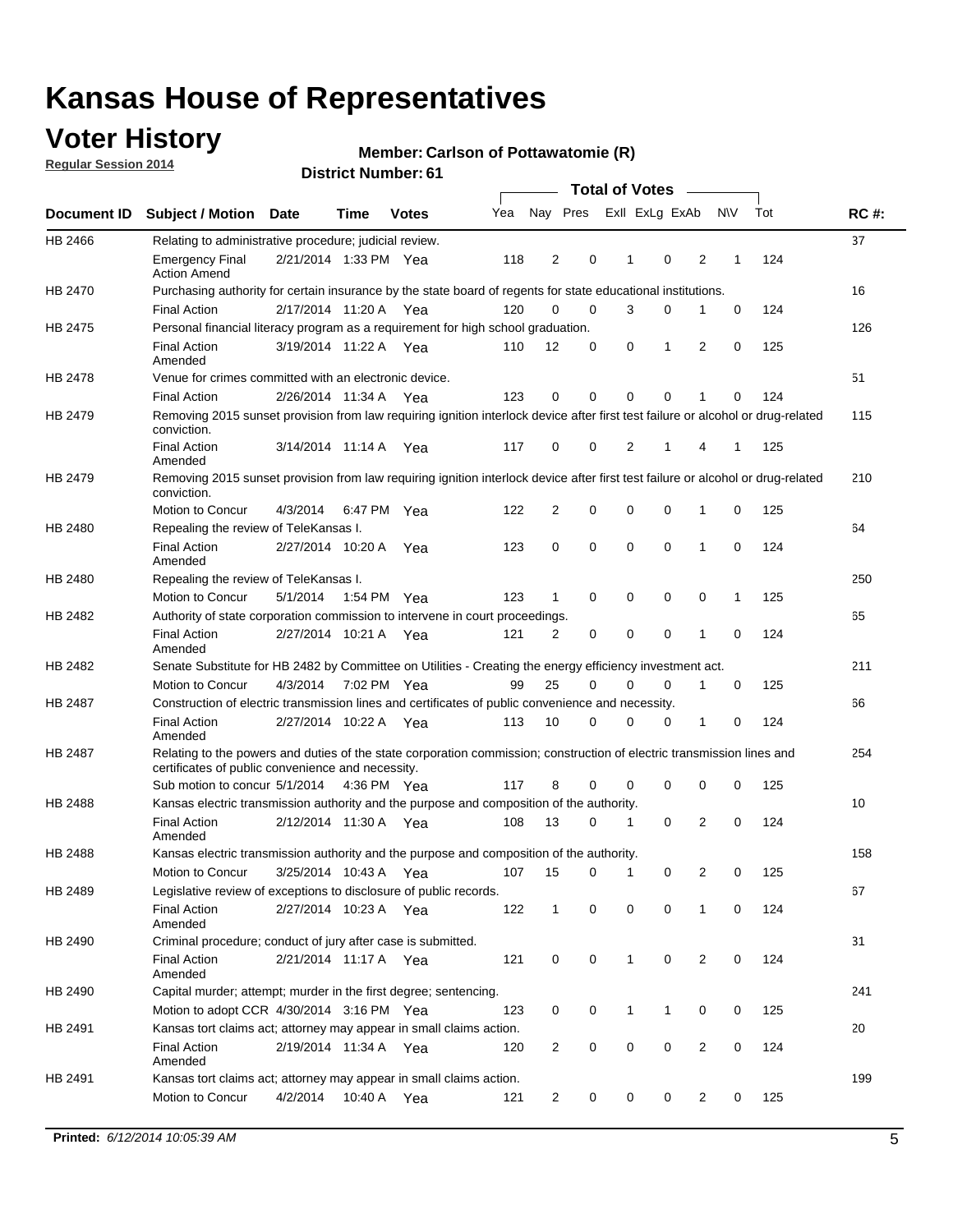### **Voter History**

**Regular Session 2014**

#### **Member: Carlson of Pottawatomie (R)**

|                    |                                                                                                                                                                                                                                                        |                       |             |              |     |          |          | <b>Total of Votes</b> |              |                |              |     |              |
|--------------------|--------------------------------------------------------------------------------------------------------------------------------------------------------------------------------------------------------------------------------------------------------|-----------------------|-------------|--------------|-----|----------|----------|-----------------------|--------------|----------------|--------------|-----|--------------|
| <b>Document ID</b> | <b>Subject / Motion Date</b>                                                                                                                                                                                                                           |                       | Time        | <b>Votes</b> | Yea | Nay Pres |          | Exll ExLg ExAb        |              |                | <b>NV</b>    | Tot | <b>RC#:</b>  |
| HB 2493            | Relating to surety regulation, appearance bonds and unlawful sexual relations.                                                                                                                                                                         |                       |             |              |     |          |          |                       |              |                |              |     | 23           |
|                    | <b>Final Action</b><br>Amended                                                                                                                                                                                                                         | 2/20/2014 11:14 A     |             | Yea          | 113 | 10       | 0        | 0                     | $\mathbf 0$  | 0              | $\mathbf 1$  | 124 |              |
| HB 2495            | Concerning sentencing dispositions, probation and postrelease supervision.                                                                                                                                                                             |                       |             |              |     |          |          |                       |              |                |              |     | 24           |
|                    | <b>Final Action</b><br>Amended                                                                                                                                                                                                                         | 2/20/2014 11:17 A Yea |             |              | 122 | 1        | 0        | 0                     | $\mathbf 0$  | $\mathbf 0$    | -1           | 124 |              |
| HB 2501            | Human trafficking and related crimes; penalties for buying sexual relations; records and reporting by courts; staff secure facility 25<br>requirements.                                                                                                |                       |             |              |     |          |          |                       |              |                |              |     |              |
|                    | <b>Final Action</b><br>Amended                                                                                                                                                                                                                         | 2/20/2014 11:18 A Yea |             |              | 123 | $\Omega$ | 0        | 0                     | $\Omega$     | $\mathbf 0$    | 1            | 124 |              |
| HB 2502            | Allowing victim notification on status change of person confined.                                                                                                                                                                                      |                       |             |              |     |          |          |                       |              |                |              |     | 26           |
|                    | <b>Final Action</b>                                                                                                                                                                                                                                    | 2/20/2014 11:20 A Yea |             |              | 123 | $\Omega$ | 0        | $\mathbf{0}$          | $\Omega$     | $\Omega$       |              | 124 |              |
| HB 2503            | Substitute for HB 2503 by Committee on Federal and State Affairs -- Carrying of concealed handguns by law enforcement<br>officers.                                                                                                                     |                       |             |              |     |          |          |                       |              |                |              |     | 230          |
|                    | Final Action Sub Bill 4/5/2014                                                                                                                                                                                                                         |                       | 10:22 A     | Yea          | 119 |          | 0        | 0                     | 0            | 4              |              | 125 |              |
| HB 2504            | Repealing outdated provisions relating to the purchase of certain real estate by the department of corrections.                                                                                                                                        |                       |             |              |     |          |          |                       |              |                |              |     | 18           |
|                    | <b>Final Action</b>                                                                                                                                                                                                                                    | 2/19/2014 11:31 A Yea |             |              | 122 | $\Omega$ | $\Omega$ | 0                     | $\mathbf{0}$ | $\overline{2}$ | 0            | 124 |              |
| HB 2506            | Repealing K.S.A. 72-60b03, the effective date of the midwestern higher education compact act.                                                                                                                                                          |                       |             |              |     |          |          |                       |              |                |              |     | 52           |
|                    | <b>Final Action</b>                                                                                                                                                                                                                                    | 2/26/2014 11:35 A Yea |             |              | 122 |          | $\Omega$ | 0                     | 0            | 1              | 0            | 124 |              |
| HB 2506            | Senate Substitute for HB 2506 by Committee on Ways and Means - Education; appropriations for FY 2014 and FY 2015 for<br>various state agencies; amendments concerning postsecondary education; amendments to provisions relating to school<br>finance. |                       |             |              |     |          |          |                       |              |                |              |     | 238          |
|                    | Motion to Adopt CCR 4/6/2014                                                                                                                                                                                                                           |                       | 9:45 PM Yea |              | 63  | 57       | 0        | 0                     | 0            | 4              | -1           | 125 |              |
| HB 2509            | Emergency medical services amendments.                                                                                                                                                                                                                 |                       |             |              |     |          |          |                       |              |                |              |     | 101          |
|                    | Emergency Final<br><b>Action Amend</b>                                                                                                                                                                                                                 | 2/27/2014 4:24 PM Yea |             |              | 123 | 0        | 0        | $\mathbf 0$           | 0            | $\mathbf{1}$   | 0            | 124 |              |
| HB 2510            | Pharmacists and pharmacies; pharmacy technicians; registration and grounds for denial of registration.                                                                                                                                                 |                       |             |              |     |          |          |                       |              |                |              |     | 84           |
|                    | <b>Emergency Final</b><br>Action                                                                                                                                                                                                                       | 2/27/2014 4:01 PM Nay |             |              | 71  | 52       | 0        | 0                     | 0            | 1              | 0            | 124 |              |
| HB 2511            | Liability for property tax on personal property; sale or abandonment of personal property.                                                                                                                                                             |                       |             |              |     |          |          |                       |              |                |              |     | 27           |
|                    | <b>Final Action</b>                                                                                                                                                                                                                                    | 2/20/2014 11:21 A     |             | Yea          | 123 | $\Omega$ | $\Omega$ | 0                     | 0            | 1              | 0            | 124 |              |
| HB 2514            | Exemption for Federal Home Loan Bank in certain insolvency proceedings involving insurance companies.                                                                                                                                                  |                       |             |              |     |          |          |                       |              |                |              |     | $\mathbf{2}$ |
|                    | <b>Final Action</b>                                                                                                                                                                                                                                    | 2/10/2014 11:08 A     |             | Yea          | 118 | $\Omega$ | $\Omega$ | 3                     | 1            | 2              | $\mathbf 0$  | 124 |              |
| HB 2515            | Insurance; confidentiality of work papers from analysis of analysis of financial regulation or market regulation of insurance<br>company or affiliates.                                                                                                |                       |             |              |     |          |          |                       |              |                |              |     | 82           |
|                    | <b>Emergency Final</b><br>Action                                                                                                                                                                                                                       | 2/27/2014 3:58 PM Yea |             |              | 123 | 0        | 0        | 0                     | 0            | 1              | 0            | 124 |              |
| HB 2515            | Updating statutory references and making corresponding changes due to Executive Reorganization Order No. 41.                                                                                                                                           |                       |             |              |     |          |          |                       |              |                |              |     | 269          |
|                    | Motion to Adopt CCR 5/2/2014 3:31 PM Yea                                                                                                                                                                                                               |                       |             |              | 118 | 4        | 0        | 0                     | $\mathbf{1}$ | $\mathbf{1}$   | $\mathbf{1}$ | 125 |              |
| HB 2516            | Amendments relating to health care provider liability insurance and to companies organized to provide such insurance.                                                                                                                                  |                       |             |              |     |          |          |                       |              |                |              |     | 3            |
|                    | <b>Final Action</b><br>Amended                                                                                                                                                                                                                         | 2/10/2014 11:10 A Yea |             |              | 118 | 0        | 0        | 3                     | 1            | 2              | 0            | 124 |              |
| HB 2516            | Amendments relating to health care provider liability insurance and to companies organized to provide such insurance.                                                                                                                                  |                       |             |              |     |          |          |                       |              |                |              |     | 191          |
|                    | Motion to Concur                                                                                                                                                                                                                                       | 3/31/2014 11:40 A Yea |             |              | 121 | 0        | 0        | 1                     | 0            | 2              | $\mathbf{1}$ | 125 |              |
| HB 2518            | Relating to ballot language statements.                                                                                                                                                                                                                |                       |             |              |     |          |          |                       |              |                |              |     | 40           |
|                    | Emergency Final<br><b>Action Amend</b>                                                                                                                                                                                                                 | 2/21/2014 1:37 PM Yea |             |              | 116 | 4        | 0        | 1                     | 0            | 2              | 1            | 124 |              |
| HB 2525            | Kansas money transmitter act concerning change of controlling interest and notification.                                                                                                                                                               |                       |             |              |     |          |          |                       |              |                |              |     | 32           |
|                    | <b>Final Action</b>                                                                                                                                                                                                                                    | 2/21/2014 11:18 A Yea |             |              | 105 | 16       | 0        | $\mathbf{1}$          | 0            | 2              | 0            | 124 |              |
| HB 2525            | Kansas money transmitter act concerning change of controlling interest and notification.<br>Motion to Concur                                                                                                                                           | 5/1/2014              |             | 1:59 PM Yea  | 112 | 13       | 0        | 0                     | 0            | 0              | 0            | 125 | 252          |
|                    |                                                                                                                                                                                                                                                        |                       |             |              |     |          |          |                       |              |                |              |     |              |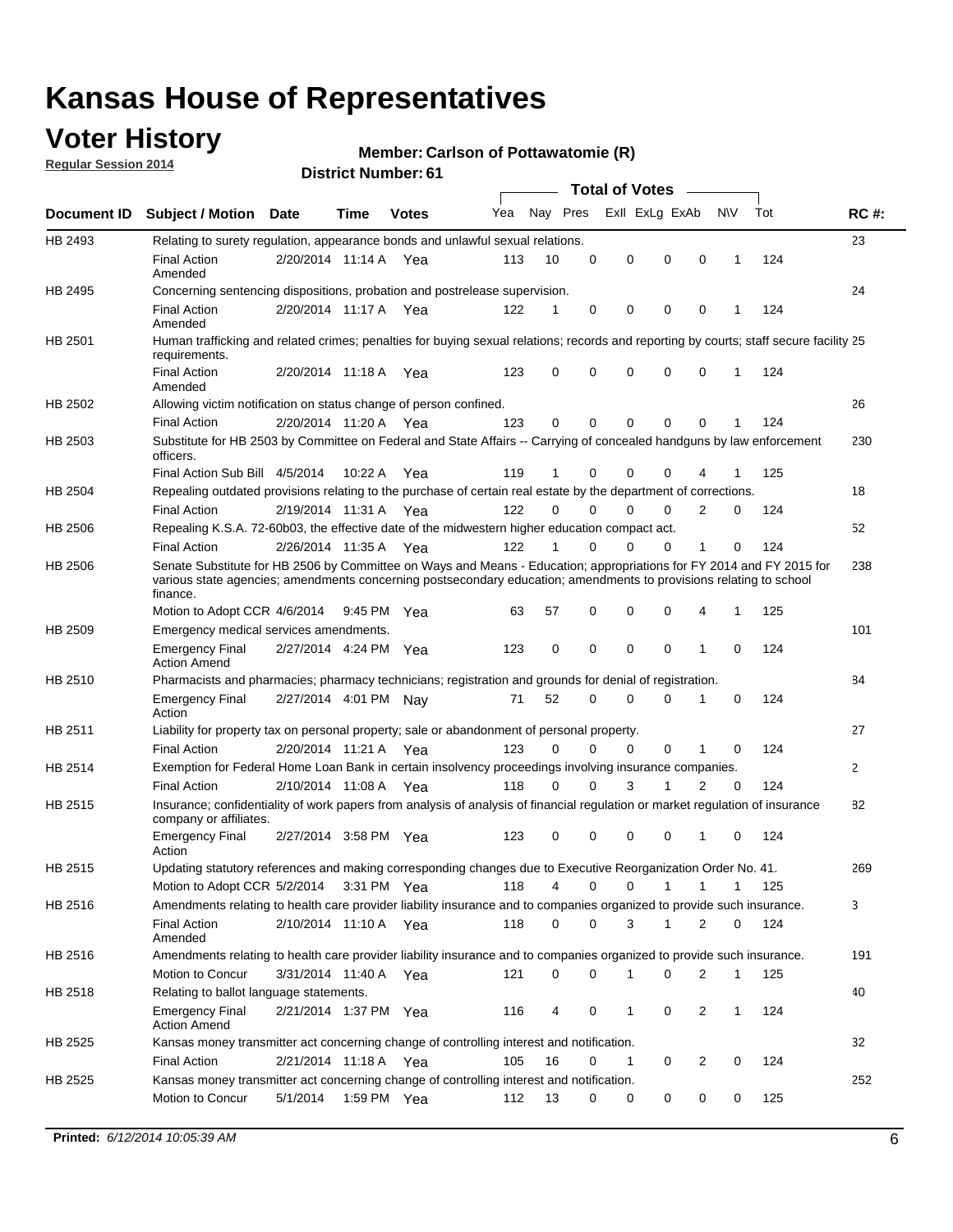#### **Voter History Regular Session 2014**

#### **Member: Carlson of Pottawatomie (R)**

|                    |                                                                                                                                                                                                                                                                                                                                           |                       |             |              |     |          |   | <b>Total of Votes</b> |             |                |           |     |             |
|--------------------|-------------------------------------------------------------------------------------------------------------------------------------------------------------------------------------------------------------------------------------------------------------------------------------------------------------------------------------------|-----------------------|-------------|--------------|-----|----------|---|-----------------------|-------------|----------------|-----------|-----|-------------|
| <b>Document ID</b> | <b>Subject / Motion Date</b>                                                                                                                                                                                                                                                                                                              |                       | Time        | <b>Votes</b> | Yea | Nay Pres |   | Exll ExLg ExAb        |             |                | <b>NV</b> | Tot | <b>RC#:</b> |
| HB 2533            | Changing interest credit amounts, member distributions upon termination or death and retirement annuities under the KPERS 42<br>Act of 2015.                                                                                                                                                                                              |                       |             |              |     |          |   |                       |             |                |           |     |             |
|                    | <b>Emergency Final</b><br><b>Action Amend</b>                                                                                                                                                                                                                                                                                             | 2/21/2014 1:40 PM Yea |             |              | 94  | 26       | 0 | 1                     | 0           | 2              | 1         | 124 |             |
| HB 2537            | Eliminating font size and type requirement for disclosure statements contained in insurance contracts and explanatory<br>materials printed in any language other than English.                                                                                                                                                            |                       |             |              |     |          |   |                       |             |                |           |     | 81          |
|                    | <b>Emergency Final</b><br>Action                                                                                                                                                                                                                                                                                                          | 2/27/2014 3:56 PM Yea |             |              | 119 | 4        | 0 | $\mathbf 0$           | $\mathbf 0$ | 1              | 0         | 124 |             |
| HB 2537            | Insurance; eliminating font and type requirements for certain non-English insurance documents; confidentiality of certain<br>documents; continuation of health insurance for spouse and children of certain emergency personnel and employees of the<br>department of corrections; purchase of certain insurance by the state fair board. |                       |             |              |     |          |   |                       |             |                |           |     | 249         |
|                    | Motion to adopt CCR 4/30/2014 3:58 PM Yea                                                                                                                                                                                                                                                                                                 |                       |             |              | 122 | 0        | 0 | 1                     | 1           | 0              | 1         | 125 |             |
| HB 2538            | Giving landowner right of first refusal for antlers of deer illegally shot on landowner's property.                                                                                                                                                                                                                                       |                       |             |              |     |          |   |                       |             |                |           |     | 102         |
|                    | <b>Emergency Final</b><br><b>Action Amend</b>                                                                                                                                                                                                                                                                                             | 2/27/2014 4:26 PM Yea |             |              | 106 | 17       | 0 | $\Omega$              | $\mathbf 0$ | 1              | 0         | 124 |             |
| HB 2541            | Substitute for HB2541 by Committee on Local Government—plastic bottles and containers; labeling; solid waste landfill<br>restrictions.                                                                                                                                                                                                    |                       |             |              |     |          |   |                       |             |                |           |     | 121         |
|                    | Final Action Sub Bill 3/17/2014 11:21 A Nay                                                                                                                                                                                                                                                                                               |                       |             |              | 102 | 21       | 0 | $\mathbf 0$           | $\mathbf 0$ | 2              | 0         | 125 |             |
| HB 2542            | Property tax exemption for amateur-built aircraft.                                                                                                                                                                                                                                                                                        |                       |             |              |     |          |   |                       |             |                |           |     | 112         |
|                    | <b>Final Action</b><br>Amended                                                                                                                                                                                                                                                                                                            | 3/13/2014 11:22 A Yea |             |              | 116 | 4        | 0 | 1                     | 1           | 2              | 1         | 125 |             |
| <b>HB 2544</b>     | Authorizing postsecondary educational institutions to enter into the state authorization reciprocity agreement to provide<br>distance education.                                                                                                                                                                                          |                       |             |              |     |          |   |                       |             |                |           |     | 17          |
|                    | <b>Final Action</b>                                                                                                                                                                                                                                                                                                                       | 2/17/2014 11:21 A     |             | Yea          | 120 | 0        | 0 | 3                     | 0           | 1              | 0         | 124 |             |
| HB 2545            | Extending sunset date on certain agriculture fees from July 1, 2015, to July 1, 2019.                                                                                                                                                                                                                                                     |                       |             |              |     |          |   |                       |             |                |           |     | 68          |
|                    | <b>Final Action</b><br>Amended                                                                                                                                                                                                                                                                                                            | 2/27/2014 10:25 A Yea |             |              | 99  | 24       | 0 | 0                     | 0           | 1              | 0         | 124 |             |
| HB 2547            | Changing the map copy requirement in mining permit application.                                                                                                                                                                                                                                                                           |                       |             |              |     |          |   |                       |             |                |           |     | 53          |
|                    | <b>Final Action</b>                                                                                                                                                                                                                                                                                                                       | 2/26/2014 11:36 A Yea |             |              | 123 | 0        | 0 | $\mathbf 0$           | 0           | 1              | 0         | 124 |             |
| HB 2548            | Creating the water program management fund and transferring the air quality fee fund.                                                                                                                                                                                                                                                     |                       |             |              |     |          |   |                       |             |                |           |     | 46          |
|                    | <b>Emergency Final</b><br>Action                                                                                                                                                                                                                                                                                                          | 2/21/2014 1:46 PM Yea |             |              | 119 | 1        | 0 | 1                     | 0           | 2              | 1         | 124 |             |
| HB 2549            | Allowing burial of hazardous waste on-site.                                                                                                                                                                                                                                                                                               |                       |             |              |     |          |   |                       |             |                |           |     | 54          |
|                    | <b>Final Action</b>                                                                                                                                                                                                                                                                                                                       | 2/26/2014 11:38 A     |             | Yea          | 123 | 0        | 0 | 0                     | 0           | 1              | 0         | 124 |             |
| HB 2550            | Repeal of the atmospheric mercury deposition monitoring network.                                                                                                                                                                                                                                                                          |                       |             |              |     |          |   |                       |             |                |           |     | 33          |
|                    | <b>Final Action</b>                                                                                                                                                                                                                                                                                                                       | 2/21/2014 11:20 A Yea |             |              | 92  | 29       | 0 | 1                     | 0           | $\overline{2}$ | 0         | 124 |             |
| HB 2551            | Repealing regulation of PCB disposal facilities.                                                                                                                                                                                                                                                                                          |                       |             |              |     |          |   |                       |             |                |           |     | 47          |
|                    | <b>Emergency Final</b><br><b>Action Amend</b>                                                                                                                                                                                                                                                                                             | 2/21/2014 1:47 PM Yea |             |              | 100 | 20       | 0 | 1                     | 0           | $\overline{2}$ | 1         | 124 |             |
| HB 2551            | Repealing the regulation of PCB disposal facilities; making changes to the atmospheric mercury deposition monitoring network 271<br>and the disposal of plastic bottles, containers and solid waste.                                                                                                                                      |                       |             |              |     |          |   |                       |             |                |           |     |             |
|                    | Motion to Adopt CCR 5/2/2014                                                                                                                                                                                                                                                                                                              |                       | 3:45 PM Yea |              | 105 | 17       | 0 | 0                     | 1           | 1              | 1         | 125 |             |
| HB 2552            | Managed care organizations, prompt payment.                                                                                                                                                                                                                                                                                               |                       |             |              |     |          |   |                       |             |                |           |     | 69          |
|                    | <b>Final Action</b><br>Amended                                                                                                                                                                                                                                                                                                            | 2/27/2014 10:26 A Yea |             |              | 123 | 0        | 0 | 0                     | 0           | 1              | 0         | 124 |             |
| HB 2552            | Kansas medical assistance program; managed care organizations; consent for expansion of certain medicaid services.                                                                                                                                                                                                                        |                       |             |              |     |          |   |                       |             |                |           |     | 225         |
|                    | Motion to Concur                                                                                                                                                                                                                                                                                                                          | 4/4/2014              |             | 6:13 PM Yea  | 68  | 54       | 0 | 0                     | 1           | 2              | 0         | 125 |             |
| HB 2553            | Health care compact.                                                                                                                                                                                                                                                                                                                      |                       |             |              |     |          |   |                       |             |                |           |     | 141         |
|                    | <b>Final Action</b>                                                                                                                                                                                                                                                                                                                       | 3/24/2014 10:15 A Yea |             |              | 74  | 48       | 0 | 0                     | 0           | 3              | 0         | 125 |             |
| HB 2555            | Release of information in support of arrest warrants and search warrants.                                                                                                                                                                                                                                                                 |                       |             |              |     |          |   |                       |             |                |           |     | 86          |
|                    | <b>Emergency Final</b><br><b>Action Amend</b>                                                                                                                                                                                                                                                                                             | 2/27/2014 4:04 PM Yea |             |              | 113 | 10       | 0 | 0                     | 0           | 1              | 0         | 124 |             |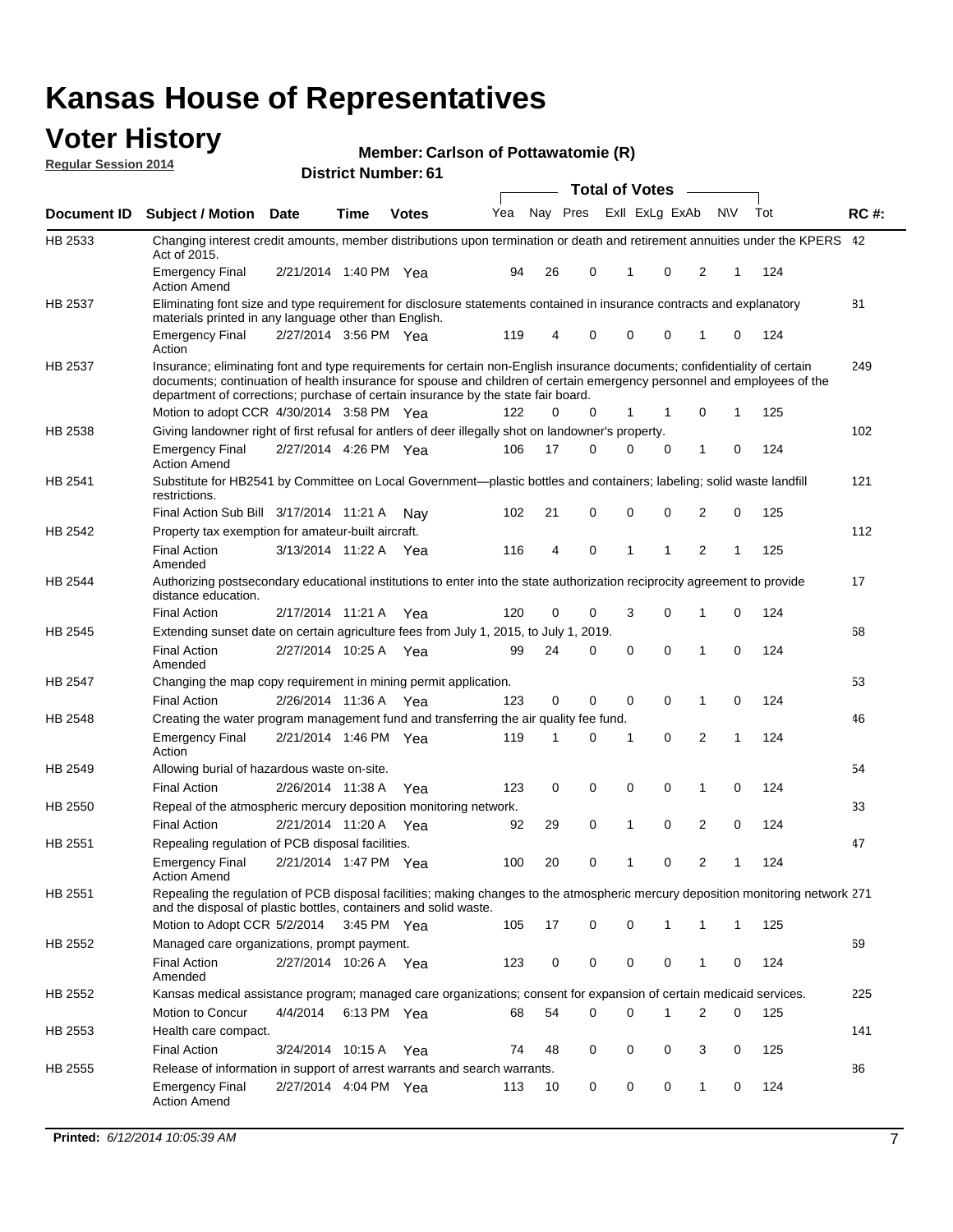### **Voter History**

**Regular Session 2014**

#### **Member: Carlson of Pottawatomie (R)**

|                |                                                                                                                                                                                                                                                                                                                                                           |                       |             |              |     |          |   | <b>Total of Votes</b> |             |              |              |     |             |
|----------------|-----------------------------------------------------------------------------------------------------------------------------------------------------------------------------------------------------------------------------------------------------------------------------------------------------------------------------------------------------------|-----------------------|-------------|--------------|-----|----------|---|-----------------------|-------------|--------------|--------------|-----|-------------|
|                | Document ID Subject / Motion Date                                                                                                                                                                                                                                                                                                                         |                       | Time        | <b>Votes</b> | Yea | Nay Pres |   | Exll ExLg ExAb        |             |              | <b>NV</b>    | Tot | <b>RC#:</b> |
| <b>HB 2557</b> | Changing penalties for certain taxpayers who file incorrect returns under Kansas income tax act.                                                                                                                                                                                                                                                          |                       |             |              |     |          |   |                       |             |              |              |     | 21          |
|                | <b>Final Action</b><br>Amended                                                                                                                                                                                                                                                                                                                            | 2/19/2014 11:35 A     |             | Yea          | 122 | 0        | 0 | 0                     | 0           | 2            | 0            | 124 |             |
| HB 2561        | Licensure of pharmacists and registration of pharmacy interns by board of pharmacy.                                                                                                                                                                                                                                                                       |                       |             |              |     |          |   |                       |             |              |              |     | 55          |
|                | <b>Final Action</b>                                                                                                                                                                                                                                                                                                                                       | 2/26/2014 11:39 A Yea |             |              | 105 | 18       | 0 | 0                     | 0           | 1            | 0            | 124 |             |
| HB 2564        | Requiring 60-day wait before re-employment for retirement benefit eligibility.                                                                                                                                                                                                                                                                            |                       |             |              |     |          |   |                       |             |              |              |     | 43          |
|                | <b>Emergency Final</b><br>Action                                                                                                                                                                                                                                                                                                                          | 2/21/2014 1:41 PM Yea |             |              | 120 | 0        | 0 | 1                     | 0           | 2            | 1            | 124 |             |
| HB 2566        | Requiring court fee for forensic audio and video examination services.                                                                                                                                                                                                                                                                                    |                       |             |              |     |          |   |                       |             |              |              |     | 93          |
|                | <b>Emergency Final</b><br>Action                                                                                                                                                                                                                                                                                                                          | 2/27/2014 4:12 PM Yea |             |              | 123 | 0        | 0 | 0                     | $\mathbf 0$ | 1            | $\mathbf 0$  | 124 |             |
| HB 2568        | Domestic relations; Kansas family law code; child support guidelines.                                                                                                                                                                                                                                                                                     |                       |             |              |     |          |   |                       |             |              |              |     | 70          |
|                | <b>Final Action</b><br>Amended                                                                                                                                                                                                                                                                                                                            | 2/27/2014 10:27 A     |             | Yea          | 123 | 0        | 0 | 0                     | 0           | 1            | 0            | 124 |             |
| HB 2568        | Domestic relations; Kansas family law code; child support guidelines.                                                                                                                                                                                                                                                                                     |                       |             |              |     |          |   |                       |             |              |              |     | 268         |
|                | Motion to adopt CCR 5/2/2014                                                                                                                                                                                                                                                                                                                              |                       | 3:28 PM Yea |              | 123 | 0        | 0 | 0                     | 1           | 1            | 0            | 125 |             |
| HB 2576        | Employment security law; creation of "new employer rate."                                                                                                                                                                                                                                                                                                 |                       |             |              |     |          |   |                       |             |              |              |     | 71          |
|                | <b>Final Action</b><br>Amended                                                                                                                                                                                                                                                                                                                            | 2/27/2014 10:28 A     |             | Yea          | 123 | 0        | 0 | 0                     | $\mathbf 0$ | 1            | 0            | 124 |             |
| HB 2576        | Employment security law; creation of "new employer rate."                                                                                                                                                                                                                                                                                                 |                       |             |              |     |          |   |                       |             |              |              |     | 159         |
|                | Motion to Concur                                                                                                                                                                                                                                                                                                                                          | 3/25/2014 10:47 A     |             | Yea          | 122 | 0        | 0 | 1                     | 0           | 2            | 0            | 125 |             |
| HB 2577        | Allowing parents to remain anonymous when surrendering an infant under the newborn protection act.                                                                                                                                                                                                                                                        |                       |             |              |     |          |   |                       |             |              |              |     | 56          |
|                | <b>Final Action</b><br>Amended                                                                                                                                                                                                                                                                                                                            | 2/26/2014 11:41 A Yea |             |              | 123 | 0        | 0 | 0                     | $\Omega$    | 1            | 0            | 124 |             |
| HB 2577        | Allowing parents to remain anonymous when surrendering an infant under the newborn protection act.                                                                                                                                                                                                                                                        |                       |             |              |     |          |   |                       |             |              |              |     | 220         |
|                | Motion to Concur                                                                                                                                                                                                                                                                                                                                          | 4/4/2014              | 11:45 A     | Yea          | 121 | $\Omega$ | 0 |                       | 1           | $\mathbf{1}$ | $\mathbf{1}$ | 125 |             |
| HB 2578        | Certification by chief law enforcement officer for transfer of a firearm when required by federal law.                                                                                                                                                                                                                                                    |                       |             |              |     |          |   |                       |             |              |              |     | 122         |
|                | <b>Final Action</b><br>Amended                                                                                                                                                                                                                                                                                                                            | 3/17/2014 11:22 A     |             | Yea          | 123 | $\Omega$ | 0 | 0                     | $\Omega$    | 2            | 0            | 125 |             |
| HB 2578        | Regulating the possession of weapons.                                                                                                                                                                                                                                                                                                                     |                       |             |              |     |          |   |                       |             |              |              |     | 235         |
|                | Motion to Adopt CCR 4/5/2014 4:40 PM Yea                                                                                                                                                                                                                                                                                                                  |                       |             |              | 102 | 19       | 0 | 0                     | 0           | 4            | $\Omega$     | 125 |             |
| HB 2580        | Specifying the duties of the state fire marshal relating to regional emergency response teams for hazardous materials and<br>search and rescue incidents.                                                                                                                                                                                                 |                       |             |              |     |          |   |                       |             |              |              |     | 72          |
|                | <b>Final Action</b><br>Amended                                                                                                                                                                                                                                                                                                                            | 2/27/2014 10:29 A     |             | Yea          | 113 | 10       | 0 | 0                     | 0           | 1            | 0            | 124 |             |
| HB 2580        | Kansas Real Estate Appraisal Board; licensee fingerprinting and criminal background checks.                                                                                                                                                                                                                                                               |                       |             |              |     |          |   |                       |             |              |              |     | 272         |
|                | Motion to adopt CCR 5/2/2014                                                                                                                                                                                                                                                                                                                              |                       |             | 3:49 PM Yea  | 115 | 7        | 0 | 0                     | 1           | 1            | -1           | 125 |             |
| HB 2582        | Creating an exemption from food establishment licensing for churches.                                                                                                                                                                                                                                                                                     |                       |             |              |     |          |   |                       |             |              |              |     | 57          |
|                | <b>Final Action</b>                                                                                                                                                                                                                                                                                                                                       | 2/26/2014 11:42 A Yea |             |              | 123 | 0        | 0 | 0                     | 0           | 1            | 0            | 124 |             |
| HB 2588        | Child in need of care; juvenile offenders; permanent custodians.                                                                                                                                                                                                                                                                                          |                       |             |              |     |          |   |                       |             |              |              |     | 94          |
|                | <b>Emergency Final</b><br><b>Action Amend</b>                                                                                                                                                                                                                                                                                                             | 2/27/2014 4:14 PM Yea |             |              | 123 | 0        | 0 | 0                     | 0           | 1            | 0            | 124 |             |
| HB 2588        | Senate Substitute for HB 2588 by Committee on Judiciary - Concerning children and minors; relating to children in need of<br>care; placement in juvenile detention facilities; permanent custodians; relating to juvenile offenders; alternative adjudication;<br>youth residential centers and services; risk assessment; sentencing; good time credits. |                       |             |              |     |          |   |                       |             |              |              |     | 244         |
|                | Motion to adopt CCR 4/30/2014 3:36 PM Yea                                                                                                                                                                                                                                                                                                                 |                       |             |              | 123 | 0        | 0 | 1                     | 1           | 0            | 0            | 125 |             |
| HB 2591        | Requiring certain audit reports to be filed electronically and to be filed only with the department of administration.                                                                                                                                                                                                                                    |                       |             |              |     |          |   |                       |             |              |              |     | 58          |
|                | <b>Final Action</b>                                                                                                                                                                                                                                                                                                                                       | 2/26/2014 11:43 A Yea |             |              | 123 | 0        | 0 | 0                     | 0           | 1            | 0            | 124 |             |
| HB 2595        | State fossils; the tylosaurus and the pteranodon.                                                                                                                                                                                                                                                                                                         |                       |             |              |     |          |   |                       |             |              |              |     | 73          |
|                | <b>Final Action</b><br>Amended                                                                                                                                                                                                                                                                                                                            | 2/27/2014 10:31 A Yea |             |              | 96  | 27       | 0 | 0                     | 0           | 1            | 0            | 124 |             |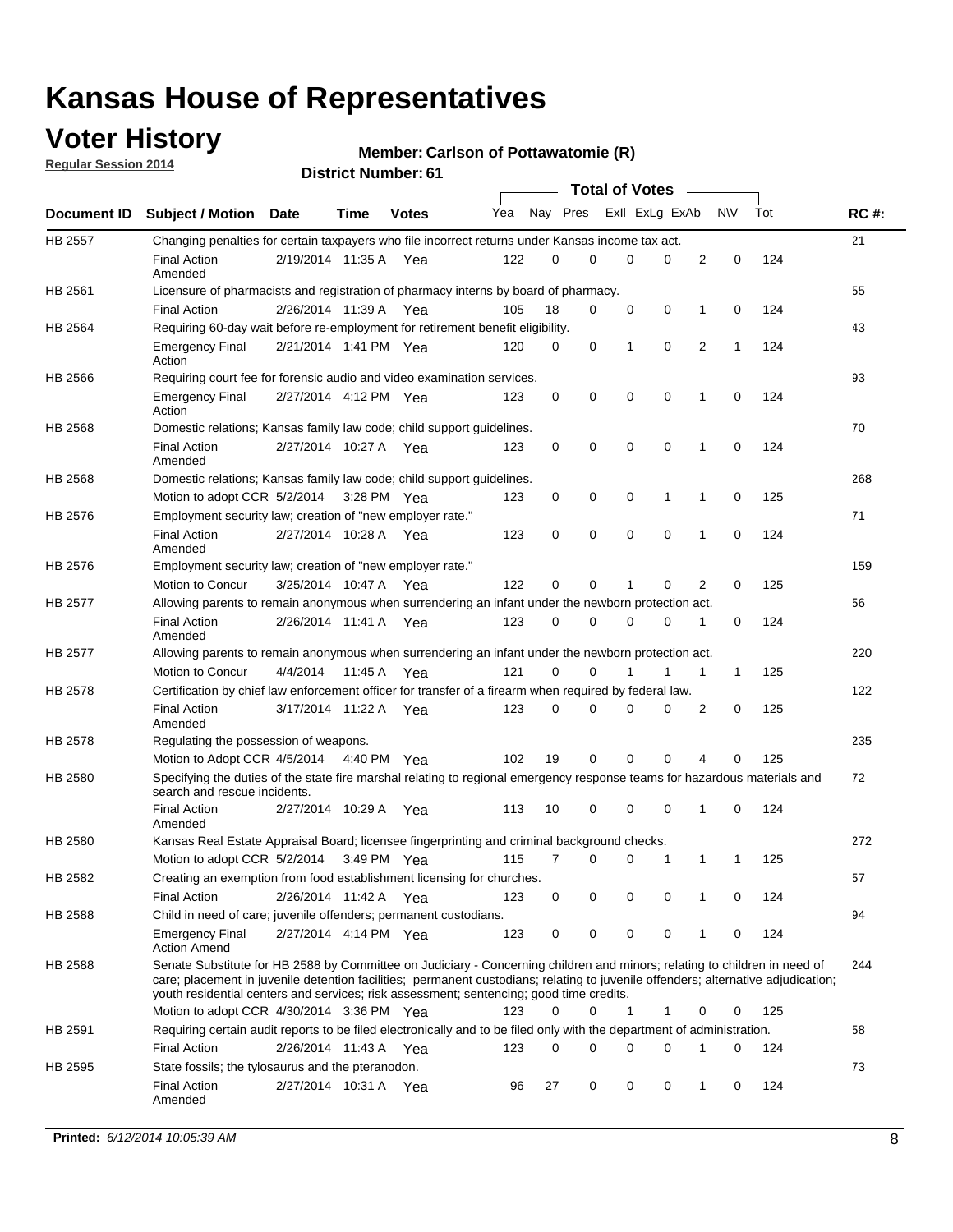### **Voter History**

**Regular Session 2014**

**Member: Carlson of Pottawatomie (R)** 

|                |                                                                                                                                                                                                                                       |                       |             | <b>DISTRICT MAILINGL. 01</b> |     |                |             |                | <b>Total of Votes</b> |   |           |     |             |
|----------------|---------------------------------------------------------------------------------------------------------------------------------------------------------------------------------------------------------------------------------------|-----------------------|-------------|------------------------------|-----|----------------|-------------|----------------|-----------------------|---|-----------|-----|-------------|
| Document ID    | <b>Subject / Motion</b>                                                                                                                                                                                                               | <b>Date</b>           | Time        | <b>Votes</b>                 | Yea |                | Nay Pres    |                | Exll ExLg ExAb        |   | <b>NV</b> | Tot | <b>RC#:</b> |
| HB 2596        | Computation of retirement benefits when a state officer or employee is placed on furlough or has reduction in compensation.                                                                                                           |                       |             |                              |     |                |             |                |                       |   |           |     | 74          |
|                | <b>Final Action</b>                                                                                                                                                                                                                   | 2/27/2014 10:33 A     |             | Yea                          | 123 | 0              | $\Omega$    | 0              | $\Omega$              |   | 0         | 124 |             |
| HB 2596        | Computation of retirement benefits when a state officer or employee is placed on furlough or has reduction in<br>compensation.                                                                                                        |                       |             |                              |     |                |             |                |                       |   |           |     | 246         |
|                | Motion to adopt CCR 4/30/2014 3:45 PM Yea                                                                                                                                                                                             |                       |             |                              | 123 | 0              | 0           | 1              | 1                     | 0 | 0         | 125 |             |
| <b>HB 2597</b> | Municipal recycling services                                                                                                                                                                                                          |                       |             |                              |     |                |             |                |                       |   |           |     | 97          |
|                | <b>Emergency Final</b><br><b>Action Amend</b>                                                                                                                                                                                         | 2/27/2014 4:20 PM Yea |             |                              | 105 | 18             | $\mathbf 0$ | $\mathbf 0$    | $\mathbf 0$           | 1 | 0         | 124 |             |
| HB 2599        | Authorizing the secretary of state to grant an easement to the unified government of Wyandotte county.                                                                                                                                |                       |             |                              |     |                |             |                |                       |   |           |     | 22          |
|                | <b>Final Action</b>                                                                                                                                                                                                                   | 2/19/2014 11:37 A     |             | Yea                          | 120 | $\overline{2}$ | $\mathbf 0$ | 0              | $\Omega$              | 2 | 0         | 124 |             |
| HB 2599        | Authorizing the secretary of state to grant an easement to the unified government of Wyandotte county.                                                                                                                                |                       |             |                              |     |                |             |                |                       |   |           |     | 118         |
|                | Motion to Concur                                                                                                                                                                                                                      | 3/14/2014 11:25 A     |             | Yea                          | 118 | $\Omega$       | 0           | $\overline{2}$ | 1                     | 4 | 0         | 125 |             |
| HB 2602        | Increasing the percentage of unclassified employees allowed to be employed by KPERS from 25% to 50%.                                                                                                                                  |                       |             |                              |     |                |             |                |                       |   |           |     | 44          |
|                | <b>Emergency Final</b><br>Action                                                                                                                                                                                                      | 2/21/2014 1:43 PM Yea |             |                              | 107 | 13             | 0           | 1              | $\Omega$              | 2 | 1         | 124 |             |
| HB 2602        | Increasing the percentage of unclassified employees allowed to be employed by KPERS from 25% to 50%.                                                                                                                                  |                       |             |                              |     |                |             |                |                       |   |           |     | 195         |
|                | Motion to Concur                                                                                                                                                                                                                      | 4/1/2014              | 10:57 A Yea |                              | 108 | 15             | 0           | 1              | 0                     | 1 | 0         | 125 |             |
| HB 2609        | Practice of pharmacy; filling and refilling of prescriptions.                                                                                                                                                                         |                       |             |                              |     |                |             |                |                       |   |           |     | 105         |
|                | <b>Emergency Final</b><br><b>Action Amend</b>                                                                                                                                                                                         | 2/27/2014 4:29 PM Yea |             |                              | 123 | 0              | $\mathbf 0$ | $\mathbf 0$    | $\Omega$              | 1 | 0         | 124 |             |
| HB 2611        | Conduct of dental offices.                                                                                                                                                                                                            |                       |             |                              |     |                |             |                |                       |   |           |     | 83          |
|                | <b>Emergency Final</b><br>Action                                                                                                                                                                                                      | 2/27/2014 3:59 PM Yea |             |                              | 123 | 0              | $\mathbf 0$ | $\mathbf 0$    | $\mathbf 0$           | 1 | 0         | 124 |             |
| HB 2612        | Relating to district judge and district magistrate judge vacancies.                                                                                                                                                                   |                       |             |                              |     |                |             |                |                       |   |           |     | 75          |
|                | <b>Final Action</b><br>Amended                                                                                                                                                                                                        | 2/27/2014 10:34 A     |             | Yea                          | 106 | 17             | $\mathbf 0$ | $\mathbf 0$    | $\mathbf 0$           | 1 | 0         | 124 |             |
| HB 2613        | Relating to the issuance of stillbirth and unborn child's death certificates.                                                                                                                                                         |                       |             |                              |     |                |             |                |                       |   |           |     | 103         |
|                | <b>Emergency Final</b><br><b>Action Amend</b>                                                                                                                                                                                         | 2/27/2014 4:27 PM Yea |             |                              | 122 | 1              | 0           | $\mathbf 0$    | $\Omega$              | 1 | 0         | 124 |             |
| HB 2615        | Substitute for HB 2615 by Committee on Commerce, Labor and Economic Development - Workers compensation assigned<br>risk pool.                                                                                                         |                       |             |                              |     |                |             |                |                       |   |           |     | 185         |
|                | EFA Sub Bill<br>Amended                                                                                                                                                                                                               | 3/26/2014 3:42 PM Yea |             |                              | 98  | 25             | 0           | 1              | $\mathbf 0$           | 1 | 0         | 125 |             |
| HB 2616        | Secretary of labor; explore agreement to allow state of Kansas to enforce OSHA standards.                                                                                                                                             |                       |             |                              |     |                |             |                |                       |   |           |     | 92          |
|                | <b>Emergency Final</b><br>Action                                                                                                                                                                                                      | 2/27/2014 4:11 PM Yea |             |                              | 93  | 30             | 0           | 0              | $\mathbf 0$           | 1 | 0         | 124 |             |
| HB 2616        | Senate Substitute for HB 2616 by Committee on Commerce - Secretary of labor directed to study state enforcement of OSHA 261<br>standards.                                                                                             |                       |             |                              |     |                |             |                |                       |   |           |     |             |
|                | Motion to Concur                                                                                                                                                                                                                      | 5/2/2014              | 11:47 A Yea |                              | 94  | 30             | 0           | 0              | 1                     | 0 | 0         | 125 |             |
| HB 2633        | Substitute for HB 2633 by Committee on Corrections and Juvenile Justice - Juvenile offenders; youth residential centers and<br>services; risk assessment; raising the age for prosecution as an adult; sentencing; good time credits. |                       |             |                              |     |                |             |                |                       |   |           |     | 106         |
|                | EFA Sub Bill<br>Amended                                                                                                                                                                                                               | 2/27/2014 4:31 PM Yea |             |                              | 122 | 1              | 0           | $\mathbf 0$    | 0                     | 1 | 0         | 124 |             |
| HB 2636        | Secretary of health and environment and air quality standards.                                                                                                                                                                        |                       |             |                              |     |                |             |                |                       |   |           |     | 45          |
|                | <b>Emergency Final</b><br><b>Action Amend</b>                                                                                                                                                                                         | 2/21/2014 1:44 PM Yea |             |                              | 89  | 31             | 0           | 1              | 0                     | 2 | 1         | 124 |             |
| HB 2636        | Secretary of health and environment and air quality standards.                                                                                                                                                                        |                       |             |                              |     |                |             |                |                       |   |           |     | 212         |
|                | Sub motion to concur 4/3/2014                                                                                                                                                                                                         |                       | 7:20 PM Yea |                              | 121 | 3              | 0           | 0              | 0                     |   | 0         | 125 |             |
| HB 2642        | Income tax deduction for net gain on the sale of certain horses, cattle or livestock; income tax credit for expenditures to make 131<br>dwelling or facility accessible for persons with a disability.                                |                       |             |                              |     |                |             |                |                       |   |           |     |             |
|                | <b>Final Action</b><br>Amended                                                                                                                                                                                                        | 3/20/2014 11:17 A Yea |             |                              | 123 | 0              | 0           | 0              | 1                     | 1 | 0         | 125 |             |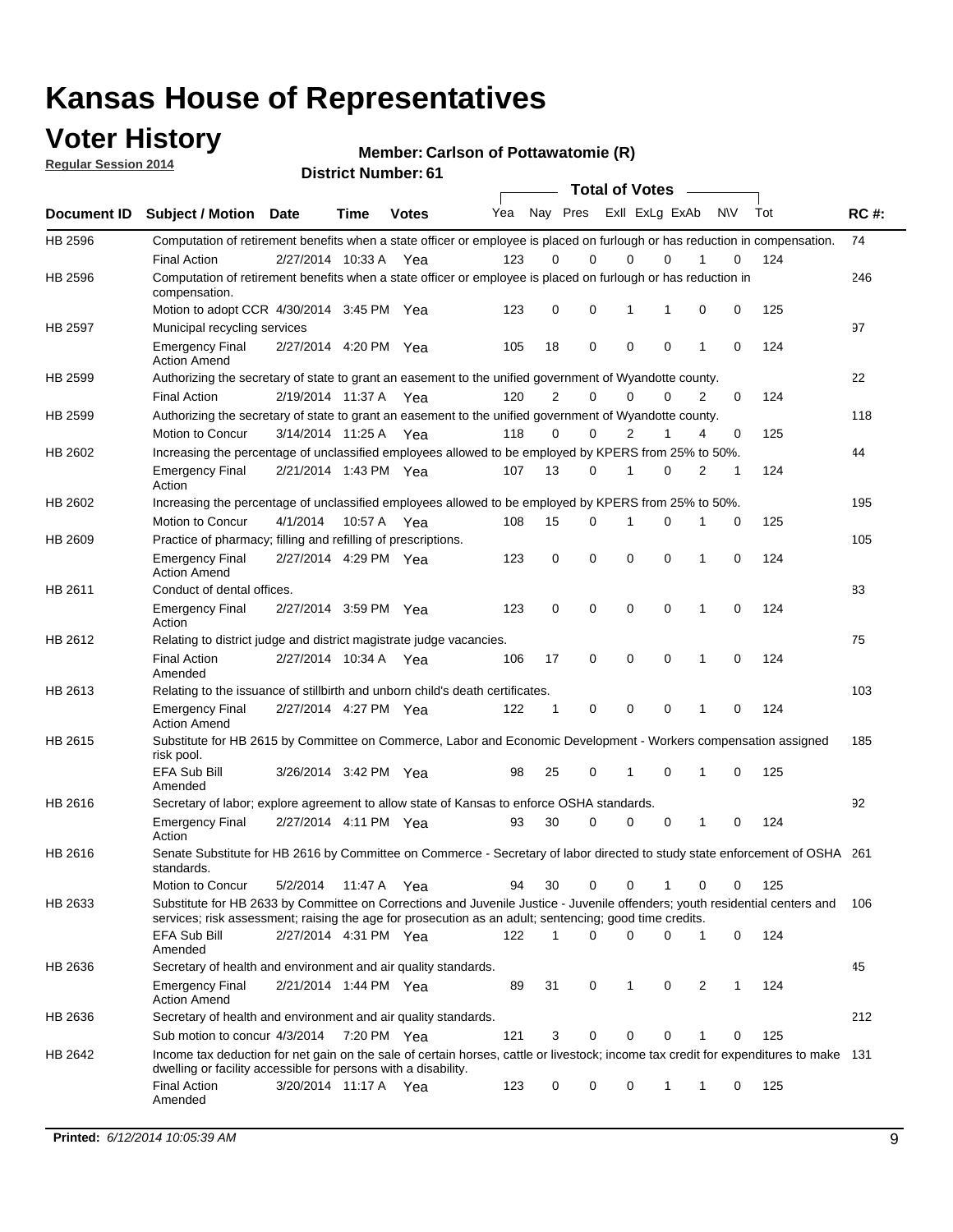#### **Voter History Regular Session 2014**

| ע וט | Member: Carlson of Pottawatomie (R) |  |
|------|-------------------------------------|--|
|------|-------------------------------------|--|

| דו טב ווטופסטט ומושטחו |                                                                                                                                                                                                                                                                                                                                                                                                                               |                       |             | <b>District Number: 61</b> |     |              |             |                       |                             |     |             |     |             |
|------------------------|-------------------------------------------------------------------------------------------------------------------------------------------------------------------------------------------------------------------------------------------------------------------------------------------------------------------------------------------------------------------------------------------------------------------------------|-----------------------|-------------|----------------------------|-----|--------------|-------------|-----------------------|-----------------------------|-----|-------------|-----|-------------|
|                        |                                                                                                                                                                                                                                                                                                                                                                                                                               |                       |             |                            |     |              |             | <b>Total of Votes</b> |                             |     |             |     |             |
| <b>Document ID</b>     | Subject / Motion Date                                                                                                                                                                                                                                                                                                                                                                                                         |                       | Time        | <b>Votes</b>               | Yea |              | Nay Pres    |                       | ExII ExLg ExAb              | N\V |             | Tot | <b>RC#:</b> |
| HB 2643                | Property tax; classification of commercial and industrial machinery and equipment as personal property; reclassification of<br>property upon termination of IRB tax exemption; use of independent appraisers to appraiser certain                                                                                                                                                                                             |                       |             |                            |     |              |             |                       |                             |     |             |     | 164         |
|                        | <b>Final Action</b><br>Amended                                                                                                                                                                                                                                                                                                                                                                                                | 3/26/2014 10:56 A Yea |             |                            | 123 | <sup>0</sup> | $\Omega$    | 1                     | 0<br>1                      |     | 0           | 125 |             |
| HB 2643                | Property tax; classification of commercial and industrial machinery and equipment as personal property; reclassification of<br>property upon termination of IRB tax exemption; use of independent appraisers to appraiser certain complex property; motor<br>vehicles, members of military; mortgage registration tax phase out and replacement with fees; county clerk technology fund;<br>county treasurer technology fund. |                       |             |                            |     |              |             |                       |                             |     |             |     | 274         |
|                        | Motion to Concur                                                                                                                                                                                                                                                                                                                                                                                                              | 5/2/2014              |             | 5:12 PM Nay                | 16  | 108          | 0           | 0                     | 0                           |     | 0           | 125 |             |
| HB 2643                | Property tax; classification of commercial and industrial machinery and equipment as personal property; reclassification of<br>property upon termination of IRB tax exemption; use of independent appraisers to appraiser certain complex property; motor<br>vehicles, members of military; mortgage registration tax phase out and replacement with fees; county clerk technology fund;<br>county treasurer technology fund. |                       |             |                            |     |              |             |                       |                             |     |             |     | 286         |
|                        | Motion to adopt CCR 5/3/2014                                                                                                                                                                                                                                                                                                                                                                                                  |                       |             | 1:53 AM Yea                | 70  | 53           | 0           | 0                     | 0<br>-1                     |     | 1           | 125 |             |
| <b>HB 2648</b>         | Property tax exemption for levees.                                                                                                                                                                                                                                                                                                                                                                                            |                       |             |                            |     |              |             |                       |                             |     |             |     | 100         |
|                        | <b>Emergency Final</b><br><b>Action Amend</b>                                                                                                                                                                                                                                                                                                                                                                                 | 2/27/2014 4:23 PM Yea |             |                            | 100 | 23           | 0           | $\mathbf 0$           | 0<br>$\mathbf{1}$           |     | 0           | 124 |             |
| HB 2651                | County law library.                                                                                                                                                                                                                                                                                                                                                                                                           |                       |             |                            |     |              |             |                       |                             |     |             |     | 76          |
|                        | <b>Final Action</b><br>Amended                                                                                                                                                                                                                                                                                                                                                                                                | 2/27/2014 10:38 A     |             | Nay                        | 82  | 41           | $\mathbf 0$ | $\mathbf 0$           | $\mathbf 0$<br>$\mathbf{1}$ |     | 0           | 124 |             |
| <b>HB 2655</b>         | Allowing veterans with PTSD to seek mental health treatment upon certain convictions.                                                                                                                                                                                                                                                                                                                                         |                       |             |                            |     |              |             |                       |                             |     |             |     | 77          |
|                        | <b>Final Action</b><br>Amended                                                                                                                                                                                                                                                                                                                                                                                                | 2/27/2014 10:40 A     |             | Yea                        | 123 | 0            | 0           | 0                     | 0<br>1                      |     | 0           | 124 |             |
| HB 2655                | Senate Substitute for HB 2655 by Committee on Judiciary - Allowing veterans with PTSD to seek mental health treatment<br>upon certain convictions; also amending the crimes of interference with law enforcement and giving a false alarm.                                                                                                                                                                                    |                       |             |                            |     |              |             |                       |                             |     |             |     | 224         |
|                        | Motion to Concur                                                                                                                                                                                                                                                                                                                                                                                                              | 4/4/2014              |             | 5:42 PM Yea                | 122 | $\Omega$     | $\Omega$    | 0                     | 2<br>1                      |     | $\Omega$    | 125 |             |
| HB 2656                | Authorizing the state of Kansas to pay the death gratuity benefit to the designated survivor of a Kansas service member during 48<br>a federal government shutdown and providing for reimbursement to the state                                                                                                                                                                                                               |                       |             |                            |     |              |             |                       |                             |     |             |     |             |
|                        | <b>Final Action</b>                                                                                                                                                                                                                                                                                                                                                                                                           | 2/26/2014 11:27 A Yea |             |                            | 123 | 0            | 0           | 0                     | 0                           |     | 0           | 124 |             |
| HB 2661                | Substitute for HB 2661 by Committee on Energy and Environment - Siting of electric transmission lines; notice and hearing<br>requirements.                                                                                                                                                                                                                                                                                    |                       |             |                            |     |              |             |                       |                             |     |             |     | 181         |
|                        | EFA Sub Bill                                                                                                                                                                                                                                                                                                                                                                                                                  | 3/26/2014 3:37 PM Yea |             |                            | 119 | 4            | 0           | 1                     | 0<br>1                      |     | 0           | 125 |             |
| HB 2662                | Expungment of driving under the influence convictions.                                                                                                                                                                                                                                                                                                                                                                        |                       |             |                            |     |              |             |                       |                             |     |             |     | 116         |
|                        | <b>Final Action</b><br>Amended                                                                                                                                                                                                                                                                                                                                                                                                | 3/14/2014 11:22 A     |             | Yea                        | 87  | 31           | 0           | $\overline{2}$        | 1<br>4                      |     | 0           | 125 |             |
| HB 2668                | Health insurance for qualified professional associations.                                                                                                                                                                                                                                                                                                                                                                     |                       |             |                            |     |              |             |                       |                             |     |             |     | 34          |
|                        | <b>Final Action</b><br>Amended                                                                                                                                                                                                                                                                                                                                                                                                | 2/21/2014 11:21 A Yea |             |                            | 114 | 7            | 0           | 1                     | $\overline{2}$<br>0         |     | $\mathbf 0$ | 124 |             |
| HB 2668                | Predetermination of health insurance benefits                                                                                                                                                                                                                                                                                                                                                                                 |                       |             |                            |     |              |             |                       |                             |     |             |     | 262         |
|                        | Motion to Concur                                                                                                                                                                                                                                                                                                                                                                                                              | 5/2/2014              | 12:05 P Yea |                            | 97  | 27           | 0           | 0                     | 0                           |     | 0           | 125 |             |
| HB 2669                | State civil service board; transferred from the department of administration to the office of administrative hearings.                                                                                                                                                                                                                                                                                                        |                       |             |                            |     |              |             |                       |                             |     |             |     | 87          |
|                        | <b>Emergency Final</b><br>Action                                                                                                                                                                                                                                                                                                                                                                                              | 2/27/2014 4:05 PM Yea |             |                            | 110 | 13           | 0           | 0                     | 0<br>-1                     |     | 0           | 124 |             |
| HB 2673                | Kansas healing arts act; physician assistant licensure act.                                                                                                                                                                                                                                                                                                                                                                   |                       |             |                            |     |              |             |                       |                             |     |             |     | 91          |
|                        | Emergency Final<br><b>Action Amend</b>                                                                                                                                                                                                                                                                                                                                                                                        | 2/27/2014 4:10 PM Yea |             |                            | 105 | 18           | 0           | 0                     | 0<br>$\mathbf{1}$           |     | 0           | 124 |             |
| HB 2673                | Board of healing arts functions and duties, physician assistants licensure act and podiatry act.                                                                                                                                                                                                                                                                                                                              |                       |             |                            |     |              |             |                       |                             |     |             |     | 270         |
|                        | Motion to adopt CCR 5/2/2014                                                                                                                                                                                                                                                                                                                                                                                                  |                       |             | 3:39 PM Yea                | 111 | 11           | 0           | 0                     | 1<br>1                      |     | 1           | 125 |             |
| HB 2675                | Relating to procurement negotiating committees; certified businesses.                                                                                                                                                                                                                                                                                                                                                         |                       |             |                            |     |              |             |                       |                             |     |             |     | 165         |
|                        | Final Action<br>Amended                                                                                                                                                                                                                                                                                                                                                                                                       | 3/26/2014 10:57 A Yea |             |                            | 123 | 0            | 0           | 1                     | 0<br>-1                     |     | 0           | 125 |             |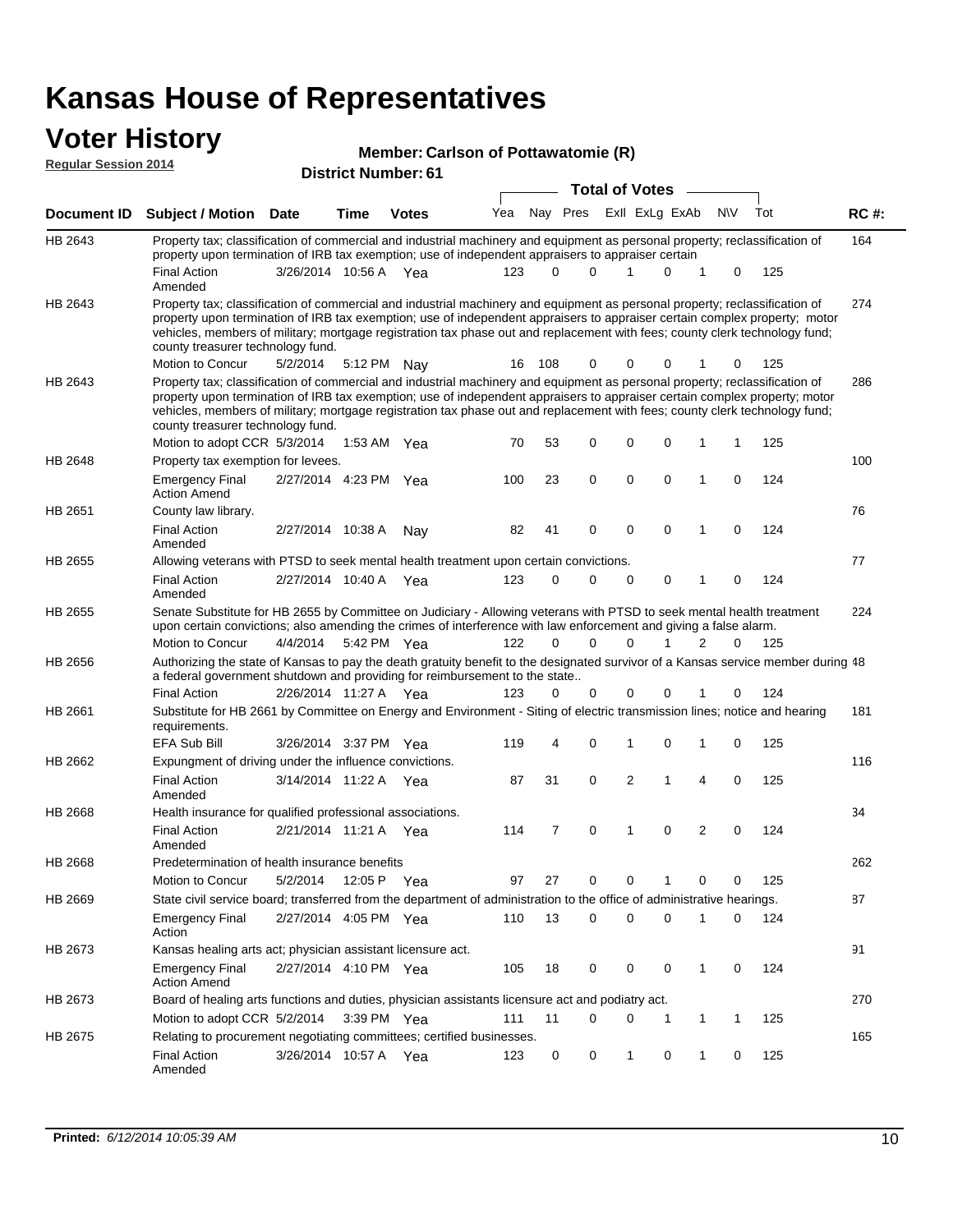#### **Voter History Regular Session 2014**

#### **Member: Carlson of Pottawatomie (R)**

| noguidi ocoololi 4017 |                                                                                                                                                                                                                                                                     |                       |             | <b>District Number: 61</b> |     |              |             |                       |                |                |           |     |             |
|-----------------------|---------------------------------------------------------------------------------------------------------------------------------------------------------------------------------------------------------------------------------------------------------------------|-----------------------|-------------|----------------------------|-----|--------------|-------------|-----------------------|----------------|----------------|-----------|-----|-------------|
|                       |                                                                                                                                                                                                                                                                     |                       |             |                            |     |              |             | <b>Total of Votes</b> |                |                |           |     |             |
| <b>Document ID</b>    | <b>Subject / Motion Date</b>                                                                                                                                                                                                                                        |                       | <b>Time</b> | <b>Votes</b>               | Yea |              | Nay Pres    |                       | ExII ExLg ExAb |                | <b>NV</b> | Tot | <b>RC#:</b> |
| HB 2681               | Substitute for HB2681 by Committee on Veterans, Military, and Homeland Security--Abolishing the Kansas commission on<br>veterans affairs; creating the Kansas commission on veterans affairs office within the executive branch of government.                      |                       |             |                            |     |              |             |                       |                |                |           |     | 132         |
|                       | Final Action Sub Bill 3/20/2014 11:18 A Yea                                                                                                                                                                                                                         |                       |             |                            | 123 | 0            | 0           | $\Omega$              | 1              |                | 0         | 125 |             |
| HB 2681               | Substitute for HB2681 by Committee on Veterans, Military, and Homeland Security - Abolishing the Kansas commission on<br>veterans affairs; creating the Kansas commission on veterans affairs office within the executive branch of government.<br>Motion to Concur | 4/4/2014              | 11:41 A     | Yea                        | 122 | $\Omega$     | $\Omega$    | 1                     | 1              | 1              | 0         | 125 | 219         |
| HB 2684               | Allocating moneys from driver's license fees to the judicial branch nonjudicial salary adjustment fund.                                                                                                                                                             |                       |             |                            |     |              |             |                       |                |                |           |     | 78          |
|                       | <b>Final Action</b>                                                                                                                                                                                                                                                 | 2/27/2014 10:41 A     |             | Yea                        | 93  | 30           | $\Omega$    | $\Omega$              | 0              | 1              | 0         | 124 |             |
| HB 2687               | Unclaimed property act and hearings.                                                                                                                                                                                                                                |                       |             |                            |     |              |             |                       |                |                |           |     | 59          |
|                       | <b>Final Action</b>                                                                                                                                                                                                                                                 | 2/26/2014 11:44 A     |             | Yea                        | 119 | 4            | $\mathbf 0$ | $\mathbf 0$           | 0              | 1              | 0         | 124 |             |
| HB 2687               | Unclaimed property act and hearings.                                                                                                                                                                                                                                |                       |             |                            |     |              |             |                       |                |                |           |     | 251         |
|                       | Motion to Concur                                                                                                                                                                                                                                                    | 5/1/2014              | 1:56 PM     | Yea                        | 125 | 0            | 0           | $\mathbf 0$           | 0              | 0              | 0         | 125 |             |
| HB 2689               | Amending which convictions are counted for driving while license canceled, suspended or revoked.                                                                                                                                                                    |                       |             |                            |     |              |             |                       |                |                |           |     | 231         |
|                       | <b>Final Action</b><br>Amended                                                                                                                                                                                                                                      | 4/5/2014              | 10:23 A     | Yea                        | 121 | 0            | 0           | $\Omega$              | 0              | 4              | 0         | 125 |             |
| HB 2693               | Providing for testing by community colleges for commercial driver's licenses and allowing temporary commercial driver's<br>license holders the ability to drive class A commercial vehicles.                                                                        |                       |             |                            |     |              |             |                       |                |                |           |     | 104         |
|                       | <b>Emergency Final</b><br><b>Action Amend</b>                                                                                                                                                                                                                       | 2/27/2014 4:28 PM Yea |             |                            | 123 | 0            | 0           | $\Omega$              | 0              | 1              | 0         | 124 |             |
| HB 2693               | Senate Substitute for HB 2693 by Committee on Transportation - Providing for testing by community colleges for commercial 255<br>driver's licenses; entities serving as driver's licenses examiners.                                                                |                       |             |                            |     |              |             |                       |                |                |           |     |             |
|                       | Motion to adopt CCR 5/1/2014                                                                                                                                                                                                                                        |                       |             | 4:42 PM Yea                | 125 | 0            | 0           | 0                     | 0              | 0              | 0         | 125 |             |
| HB 2715               | Farm machinery and equipment annual highway permits, commercial drivers' license.                                                                                                                                                                                   |                       |             |                            |     |              |             |                       |                |                |           |     | 98          |
|                       | <b>Emergency Final</b><br><b>Action Amend</b>                                                                                                                                                                                                                       | 2/27/2014 4:21 PM Yea |             |                            | 123 | 0            | 0           | 0                     | 0              | 1              | 0         | 124 |             |
| HB 2717               | Registration of operators of assisted living, residential health care, home plus or adult day care facilities.                                                                                                                                                      |                       |             |                            |     |              |             |                       |                |                |           |     | 175         |
|                       | <b>Emergency Final</b><br><b>Action Amend</b>                                                                                                                                                                                                                       | 3/26/2014 3:29 PM Yea |             |                            | 114 | 9            | 0           | 1                     | 0              |                | 0         | 125 |             |
| HB 2721               | Substitute for Substitute for HB 2721 by Committee on Commerce, Labor and Economic Development †Enacting the<br>business entity standard treatment act.                                                                                                             |                       |             |                            |     |              |             |                       |                |                |           |     | 117         |
|                       | Final Action Sub Bill 3/14/2014 11:23 A Yea                                                                                                                                                                                                                         |                       |             |                            | 118 | 0            | 0           | 2                     |                | 4              | 0         | 125 |             |
| HB 2721               | Substitute for Substitute for HB 2721 by Committee on Commerce, Labor and Economic Development - Enacting the business 273<br>entity standard treatment act.                                                                                                        |                       |             |                            |     |              |             |                       |                |                |           |     |             |
|                       | Motion to Concur                                                                                                                                                                                                                                                    | 5/2/2014              |             | 3:59 PM Yea                | 122 | 0            | 0           | 0                     |                |                | 1         | 125 |             |
| HB 2724               | Uniform commercial driver's license act; definition of tank vehicle.                                                                                                                                                                                                |                       |             |                            |     |              |             |                       |                |                |           |     | 99          |
|                       | <b>Emergency Final</b><br>Action                                                                                                                                                                                                                                    | 2/27/2014 4:22 PM Yea |             |                            | 122 | $\mathbf{1}$ | 0           | $\mathbf 0$           | 0              | 1              | 0         | 124 |             |
| HB 2727               | Expiration of license plates and placards for individuals with disability.                                                                                                                                                                                          |                       |             |                            |     |              |             |                       |                |                |           |     | 88          |
|                       | <b>Emergency Final</b><br>Action                                                                                                                                                                                                                                    | 2/27/2014 4:06 PM Yea |             |                            | 123 | 0            | 0           | 0                     | 0              | 1              | 0         | 124 |             |
| HB 2728               | Permits for the operation of salvage vehicles no longer required to be prepared in triplicate.                                                                                                                                                                      |                       |             |                            |     |              |             |                       |                |                |           |     | 89          |
|                       | <b>Emergency Final</b><br>Action                                                                                                                                                                                                                                    | 2/27/2014 4:07 PM Yea |             |                            | 122 | 1            | 0           | $\mathbf 0$           | 0              | $\mathbf{1}$   | 0         | 124 |             |
| HB 2728               | Permits for the operation of salvage vehicles no longer required to be prepared in triplicate.                                                                                                                                                                      |                       |             |                            |     |              |             |                       |                |                |           |     | 192         |
|                       | <b>Motion to Concur</b>                                                                                                                                                                                                                                             | 3/31/2014 11:43 A Yea |             |                            | 122 | 0            | 0           | 1                     | 0              | $\overline{c}$ | 0         | 125 |             |
| HB 2732               | Sales tax authority for Rooks county for constructing or remodeling a jail facility.                                                                                                                                                                                |                       |             |                            |     |              |             |                       |                |                |           |     | 232         |
|                       | <b>Final Action</b>                                                                                                                                                                                                                                                 | 4/5/2014              |             | 10:24 A Yea                | 121 | 0            | 0           | 0                     | 0              | 4              | 0         | 125 |             |
| HB 2744               | Insurance; coverage for autism spectrum disorder.                                                                                                                                                                                                                   |                       |             |                            |     |              |             |                       |                |                |           |     | 137         |
|                       | <b>Final Action</b><br>Amended                                                                                                                                                                                                                                      | 3/21/2014 10:14 A Yea |             |                            | 114 | 3            | 0           | 0                     | 1              | 6              | 1         | 125 |             |
| HB 2745               | Tax lien on property voluntarily transferred.                                                                                                                                                                                                                       |                       |             |                            |     |              |             |                       |                |                |           |     | 166         |
|                       | <b>Final Action</b>                                                                                                                                                                                                                                                 | 3/26/2014 10:58 A     |             | Yea                        | 123 | 0            | 0           | 1                     | 0              | 1              | 0         | 125 |             |

**Printed:**  $6/12/2014$  10:05:39 AM 11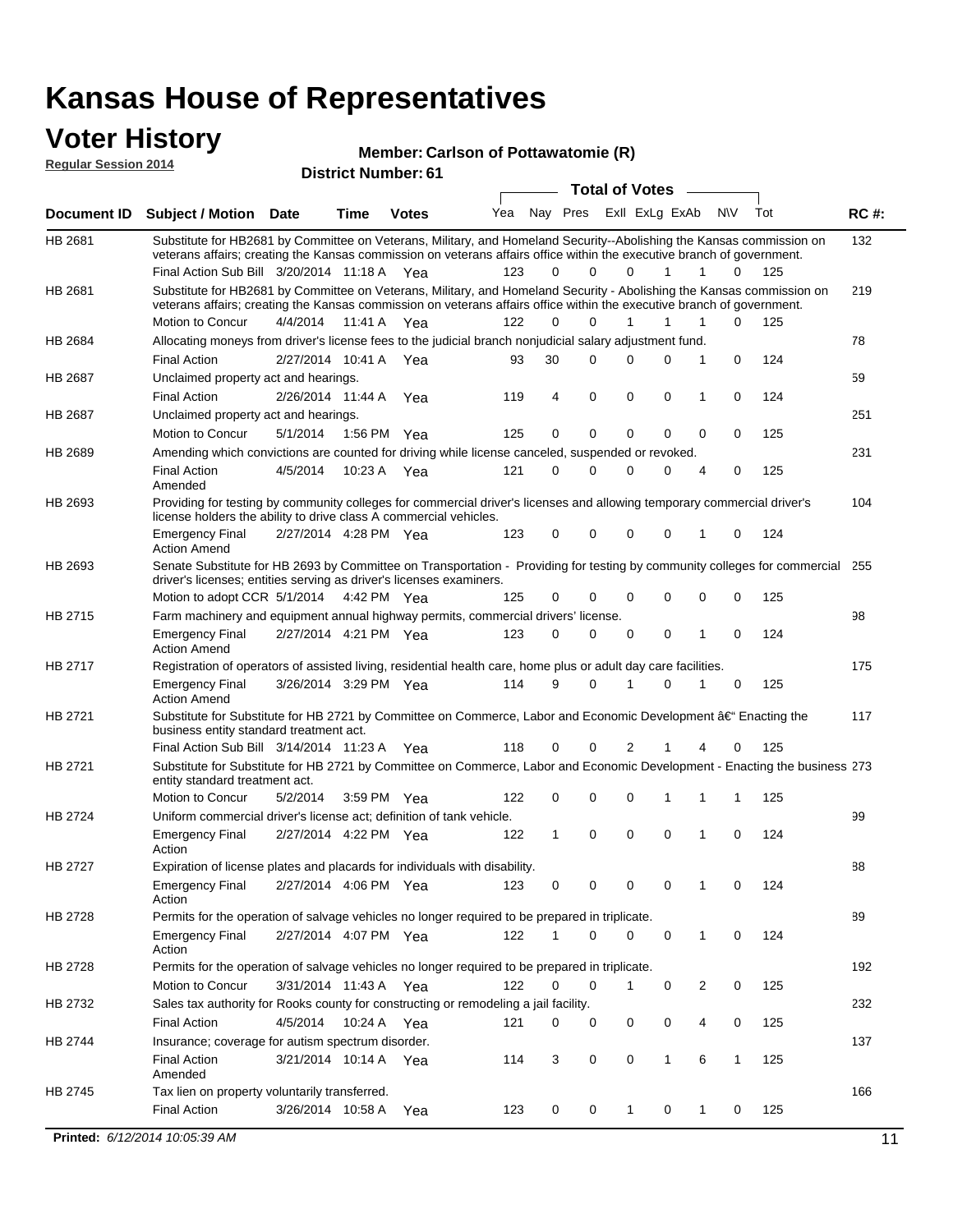### **Voter History**

**Regular Session 2014**

#### **Member: Carlson of Pottawatomie (R)**

|                 |                                                                                                                                                                                                                                                      |                       |             |              |     | <b>Total of Votes</b> |          |                |          |   |             |       |             |  |
|-----------------|------------------------------------------------------------------------------------------------------------------------------------------------------------------------------------------------------------------------------------------------------|-----------------------|-------------|--------------|-----|-----------------------|----------|----------------|----------|---|-------------|-------|-------------|--|
|                 | Document ID Subject / Motion Date                                                                                                                                                                                                                    |                       | Time        | <b>Votes</b> | Yea | Nav Pres              |          | Exll ExLg ExAb |          |   | <b>NV</b>   | Tot   | <b>RC#:</b> |  |
| HB 2755         | Repealing the sunset on the Kansas taxpayer transparency act.                                                                                                                                                                                        |                       |             |              |     |                       |          |                |          |   |             |       | 140         |  |
|                 | <b>Final Action</b>                                                                                                                                                                                                                                  | 3/24/2014 10:13 A     |             | Yea          | 122 | 0                     | 0        | 0              | 0        | 3 | 0           | 125   |             |  |
| HB 2767         | State child death review board.                                                                                                                                                                                                                      |                       |             |              |     |                       |          |                |          |   |             |       | 167         |  |
|                 | <b>Final Action</b><br>Amended                                                                                                                                                                                                                       | 3/26/2014 10:59 A     |             | Yea          | 123 | 0                     | 0        | 1              | 0        | 1 | 0           | 125   |             |  |
| <b>HCR 5029</b> | Urging the Kansas bureau of investigation to establish a blue alert system for the state of Kansas.                                                                                                                                                  |                       |             |              |     |                       |          |                |          |   |             |       | 95          |  |
|                 | <b>Emergency Final</b><br><b>Action Amend</b>                                                                                                                                                                                                        | 2/27/2014 4:15 PM Yea |             |              | 121 | 2                     | 0        | 0              | 0        | 1 | 0           | 124   |             |  |
| <b>HCR 5031</b> | Urging Congress to provide for the prompt payment of disability compensation to U.S. Veterans.                                                                                                                                                       |                       |             |              |     |                       |          |                |          |   |             |       | 125         |  |
|                 | <b>Final Action</b>                                                                                                                                                                                                                                  | 3/19/2014 11:21 A Yea |             |              | 122 | $\Omega$              | $\Omega$ | 0              | 1        | 2 | 0           | 125   |             |  |
| HR 6049         | Resolution encouraging the creation of a Kansas plan for comprehensive treatment of chronic obstruction pulmonary<br>disease.<br>11:24 A Yea                                                                                                         |                       |             |              |     |                       |          |                |          |   |             |       |             |  |
|                 | <b>Emergency Final</b><br><b>Action Amend</b>                                                                                                                                                                                                        | 3/6/2014              |             |              | 120 | 0                     | 0        | 2              | 1        | 2 | $\mathbf 0$ | 125   |             |  |
| HR 6063         | Urging the President to extend the qualifications for the Women's Army Corps Service Medal.                                                                                                                                                          |                       |             |              |     |                       |          |                |          |   |             |       | 143         |  |
|                 | <b>Final Action</b>                                                                                                                                                                                                                                  | 3/25/2014 10:11 A Yea |             |              | 123 | $\Omega$              | 0        | 1              | $\Omega$ | 1 | 0           | 125   |             |  |
| <b>SB 40</b>    | House Substitute for SB 40 by Committee on Corrections and Juvenile Justice †Secretary of corrections; including juvenile<br>offenders in the prison made goods act; authorizing use of correctional industries funds for payment of                 |                       |             |              |     |                       |          |                |          |   |             |       |             |  |
|                 | Final Action Sub Bill 3/17/2014 11:23 A Yea                                                                                                                                                                                                          |                       |             |              | 123 | $\Omega$              | 0        | 0              | U        | 2 | 0           | 125   |             |  |
| SB 54           | Medical assistance recovery program; rules and regulations.                                                                                                                                                                                          |                       |             |              |     |                       |          |                |          |   |             |       | 174         |  |
|                 | <b>Emergency Final</b><br><b>Action Amend</b>                                                                                                                                                                                                        | 3/26/2014 3:28 PM Yea |             |              | 95  | 28                    | 0        | 1              | 0        | 1 | 0           | 125   |             |  |
| SB 54           | Amendments to statutes regulating abortions.                                                                                                                                                                                                         |                       |             |              |     |                       |          |                |          |   |             |       | 214         |  |
|                 | Motion to Adopt CCR 4/4/2014 9:59 AM Yea                                                                                                                                                                                                             |                       |             |              | 112 | 11                    | 0        | 1              | 0        | 1 | 0           | 125   |             |  |
| SB 63           | State use law; purchases by municipalities; committee sunset date and chairperson selection.                                                                                                                                                         |                       |             |              |     |                       |          |                |          |   |             |       | 280         |  |
|                 | Motion to adopt CCR 5/2/2014 8:52 PM Yea                                                                                                                                                                                                             |                       |             |              | 124 | 0                     | 0        | 0              | 0        | 1 | 0           | 125   |             |  |
| SB 99           | Lobbyists defined.                                                                                                                                                                                                                                   |                       |             |              |     |                       |          |                |          |   |             |       | 184         |  |
|                 | <b>Emergency Final</b><br>Action                                                                                                                                                                                                                     | 3/26/2014 3:41 PM Yea |             |              | 117 | 6                     | 0        | 1              | 0        | 1 | 0           | 125   |             |  |
| SB 147          | House Substitute for SB 147 by Committee on Agriculture and Natural Resources †Amending the powers and duties of the 133<br>Kansas department of agriculture division of conservation and the state conservation commission.                         |                       |             |              |     |                       |          |                |          |   |             |       |             |  |
|                 | Final Action Sub Bill 3/20/2014 11:19 A Yea<br>Amended                                                                                                                                                                                               |                       |             |              | 123 | $\Omega$              | $\Omega$ | 0              | 1        | 1 | 0           | 125   |             |  |
| SB 218          | House Substitute for SB 218 by Committee on Appropriations-Education; relating to the financing and instruction thereof;<br>making and concerning appropriations for the fiscal years ending June 30, 2014, and June 30, 2015, for certain agencies. |                       |             |              |     |                       |          |                |          |   |             |       | 226         |  |
|                 | Final Action Sub Bill 4/4/2014 6:17 PM Yea<br>Amended                                                                                                                                                                                                |                       |             |              | 91  | 31                    | $\Omega$ | 0              | 1        | 2 | $\Omega$    | 125   |             |  |
| SB 218          | House Substitute for SB 218 by Committee on Appropriations-Education; relating to the financing and instruction thereof;                                                                                                                             |                       |             |              |     |                       |          |                |          |   |             |       | 237         |  |
|                 | making and concerning appropriations for the fiscal years ending June 30, 2014, and June 30, 2015, for certain agencies.<br>Sub Motion to Adopt 4/6/2014 12:51 A Yea<br>CCR                                                                          |                       |             |              | 55  | 67                    | 0        | 0              | 0        | 3 | 0           | - 125 |             |  |
| SB 231          | House Substitute for SB 231 †Concerning valuation and appeals; renaming the state court of tax appeals; timing of<br>decisions.                                                                                                                      |                       |             |              |     |                       |          |                |          |   |             |       | 134         |  |
|                 | Final Action Sub Bill 3/20/2014 11:21 A Yea<br>Amended                                                                                                                                                                                               |                       |             |              | 123 | 0                     | 0        | 0              | 1        | 1 | 0           | 125   |             |  |
| SB 231          | House Substitute for SB 231 - Concerning valuation and appeals; renaming the state court of tax appeals; timing of<br>decisions                                                                                                                      |                       |             |              |     |                       |          |                |          |   |             |       | 281         |  |
|                 | Motion to Adopt CCR 5/2/2014                                                                                                                                                                                                                         |                       | 8:56 PM Yea |              | 124 | 0                     | 0        | 0              | 0        | 1 | 0           | 125   |             |  |
| SB 245          | House Substitute for SB 245 by Committee on Appropriations - Appropriations for FY 2014, FY 2015, and FY 2016 for the<br>department of corrections; capital improvement projects.                                                                    |                       |             |              |     |                       |          |                |          |   |             |       | 13          |  |
|                 | Final Action Sub Bill 2/13/2014 11:34 A Yea<br>Amended                                                                                                                                                                                               |                       |             |              | 79  | 41                    | 0        | 3              | 0        | 1 | 0           | 124   |             |  |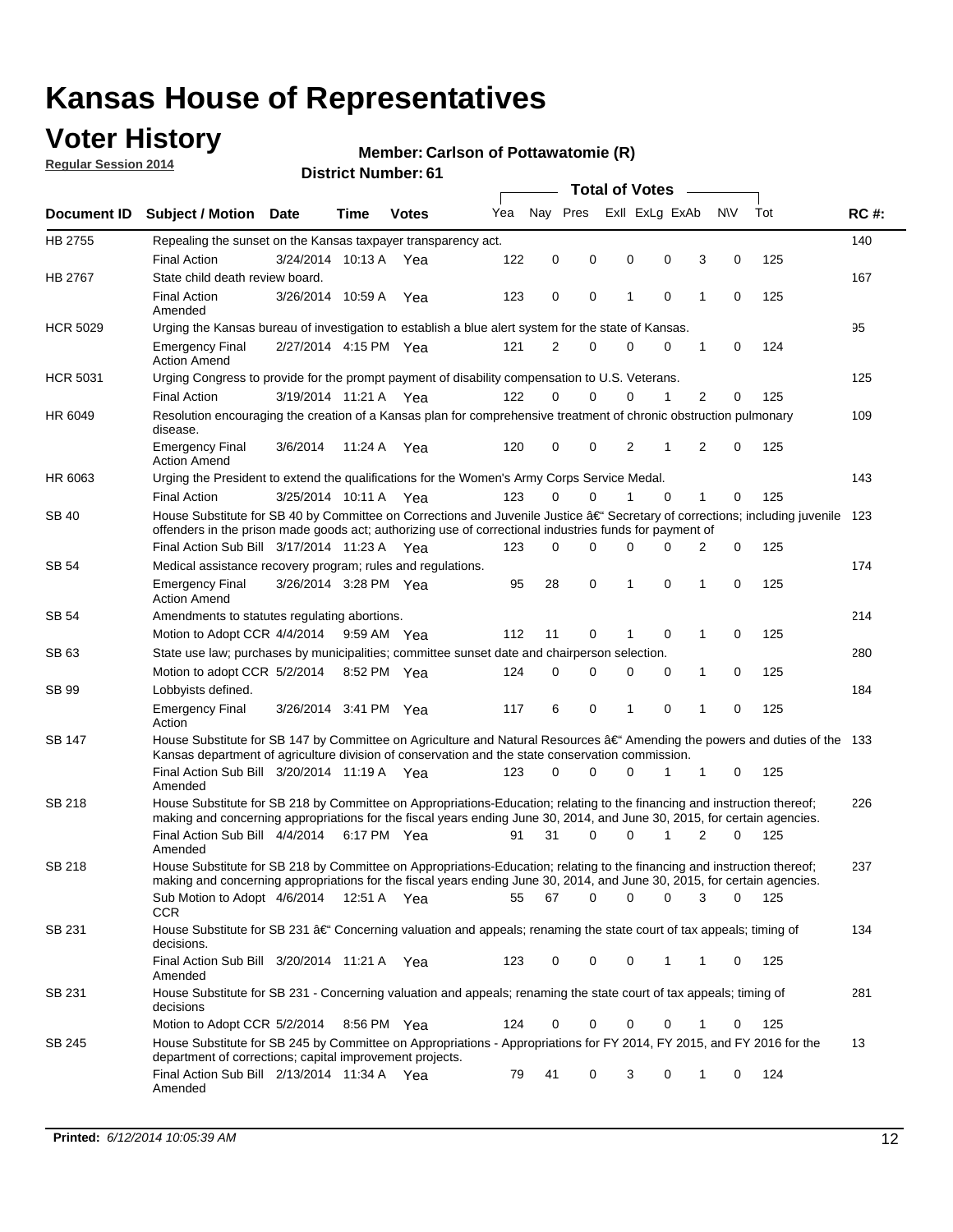### **Voter History**

#### **Member: Carlson of Pottawatomie (R)**

**Regular Session 2014**

|               |                                                                                                                                                                                                                                                                                                                                                                                                                                                                                                                                                                                                                                                                                                                                                                               |                       |      |               |     |              |          | <b>Total of Votes</b> |  |   |   |             |     |             |  |  |  |  |  |  |  |
|---------------|-------------------------------------------------------------------------------------------------------------------------------------------------------------------------------------------------------------------------------------------------------------------------------------------------------------------------------------------------------------------------------------------------------------------------------------------------------------------------------------------------------------------------------------------------------------------------------------------------------------------------------------------------------------------------------------------------------------------------------------------------------------------------------|-----------------------|------|---------------|-----|--------------|----------|-----------------------|--|---|---|-------------|-----|-------------|--|--|--|--|--|--|--|
| Document ID   | Subject / Motion Date                                                                                                                                                                                                                                                                                                                                                                                                                                                                                                                                                                                                                                                                                                                                                         |                       | Time | Votes         |     | Yea Nay Pres |          | Exll ExLg ExAb        |  |   |   | <b>NV</b>   | Tot | <b>RC#:</b> |  |  |  |  |  |  |  |
| SB 245        | House Substitute for SB 245 by Committee on Appropriations - Education funding; relating to mineral production; creating the<br>mineral production education fund, crediting 20% of remainder from oil and gas tax into such fund, moneys expended on<br>education; abolishing the oil and gas valuation depletion trust fund; allowing the counties to retain funds already in such<br>county's oil and gas valuation depletion trust fund; concerning school financing sources; proceeds from the tax levied by a<br>school district under authority of K.S.A. 2013 Supp. 72-6431, remitted to the state treasury to the credit of the state school<br>district finance fund not to the district's general fund; making and concerning appropriations for fiscal year 2017. |                       |      |               |     |              |          |                       |  |   |   |             |     | 258         |  |  |  |  |  |  |  |
|               | Motion to adopt CCR 5/1/2014 5:06 PM Yea                                                                                                                                                                                                                                                                                                                                                                                                                                                                                                                                                                                                                                                                                                                                      |                       |      |               | 88  | 37           | $\Omega$ | 0                     |  | 0 | 0 | 0           | 125 |             |  |  |  |  |  |  |  |
| SB 248        | Victim notification prior to release of certain inmates.                                                                                                                                                                                                                                                                                                                                                                                                                                                                                                                                                                                                                                                                                                                      |                       |      |               |     |              |          |                       |  |   |   |             |     | 119         |  |  |  |  |  |  |  |
|               | <b>Final Action</b>                                                                                                                                                                                                                                                                                                                                                                                                                                                                                                                                                                                                                                                                                                                                                           | 3/17/2014 11:18 A Yea |      |               | 122 | 0            | 0        | 0                     |  | 0 | 2 | 1           | 125 |             |  |  |  |  |  |  |  |
| SB 254        | Medical assistance recovery program; rules and regulations.                                                                                                                                                                                                                                                                                                                                                                                                                                                                                                                                                                                                                                                                                                                   |                       |      |               |     |              |          |                       |  |   |   |             |     | 179         |  |  |  |  |  |  |  |
|               | <b>Emergency Final</b><br>Action                                                                                                                                                                                                                                                                                                                                                                                                                                                                                                                                                                                                                                                                                                                                              | 3/26/2014 3:34 PM Yea |      |               | 123 | 0            | 0        | $\mathbf{1}$          |  | 0 | 1 | 0           | 125 |             |  |  |  |  |  |  |  |
| SB 256        | Attorney general; costs in criminal appeals.                                                                                                                                                                                                                                                                                                                                                                                                                                                                                                                                                                                                                                                                                                                                  |                       |      |               |     |              |          |                       |  |   |   |             |     | 147         |  |  |  |  |  |  |  |
|               | <b>Final Action</b><br>Amended                                                                                                                                                                                                                                                                                                                                                                                                                                                                                                                                                                                                                                                                                                                                                | 3/25/2014 10:16 A     |      | Yea           | 119 | 4            | 0        | 1                     |  | 0 | 1 | 0           | 125 |             |  |  |  |  |  |  |  |
| SB 256        | Amending the crime of mistreatment of a dependent adult; creating the crime of mistreatment of an elder person; amending<br>the crime of unlawful sexual relations; amending provisions relating to appearance bonds and surety regulation; amending<br>violations of the Kansas racketeer influenced and corrupt organization act; also concerning the attorney general, costs in<br>criminal appeals.                                                                                                                                                                                                                                                                                                                                                                       |                       |      |               |     |              |          |                       |  |   |   |             |     | 236         |  |  |  |  |  |  |  |
|               | Motion to Adopt CCR 4/5/2014 6:52 PM Yea                                                                                                                                                                                                                                                                                                                                                                                                                                                                                                                                                                                                                                                                                                                                      |                       |      |               | 118 | 4            | 0        | 0                     |  | 0 | 3 | 0           | 125 |             |  |  |  |  |  |  |  |
| SB 258        | Amending the juvenile statute of limitations to match adult time limitations for sex crimes.                                                                                                                                                                                                                                                                                                                                                                                                                                                                                                                                                                                                                                                                                  |                       |      |               |     |              |          |                       |  |   |   |             | 135 |             |  |  |  |  |  |  |  |
|               | <b>Final Action</b><br>Amended                                                                                                                                                                                                                                                                                                                                                                                                                                                                                                                                                                                                                                                                                                                                                | 3/20/2014 11:21 A Yea |      |               | 123 | $\Omega$     | 0        | 0                     |  | 1 | 1 | $\mathbf 0$ | 125 |             |  |  |  |  |  |  |  |
| SB 258        | Relating to issuance of certificates of birth resulting in stillbirth.                                                                                                                                                                                                                                                                                                                                                                                                                                                                                                                                                                                                                                                                                                        |                       |      |               |     |              |          |                       |  |   |   |             | 259 |             |  |  |  |  |  |  |  |
|               | Motion to Adopt CCR 5/1/2014                                                                                                                                                                                                                                                                                                                                                                                                                                                                                                                                                                                                                                                                                                                                                  |                       |      | 5:12 PM Yea   | 121 | 4            | 0        | 0                     |  | 0 | 0 | 0           | 125 |             |  |  |  |  |  |  |  |
| SB 263        | Establishing the military funeral honors fund under the adjutant general's office.                                                                                                                                                                                                                                                                                                                                                                                                                                                                                                                                                                                                                                                                                            |                       |      |               |     |              |          |                       |  |   |   |             |     | 148         |  |  |  |  |  |  |  |
|               | Final Action<br>Amended                                                                                                                                                                                                                                                                                                                                                                                                                                                                                                                                                                                                                                                                                                                                                       | 3/25/2014 10:17 A Yea |      |               | 123 | 0            | 0        | 1                     |  | 0 | 1 | 0           | 125 |             |  |  |  |  |  |  |  |
| SB 263        | Veterans and military matters; military honors fund; death gratuity; disabled veterans preference, state jobs and contracts;<br>schools on military reservations, funding.                                                                                                                                                                                                                                                                                                                                                                                                                                                                                                                                                                                                    |                       |      |               |     |              |          |                       |  |   |   |             |     | 256         |  |  |  |  |  |  |  |
|               | Motion to adopt CCR 5/1/2014 4:47 PM Yea                                                                                                                                                                                                                                                                                                                                                                                                                                                                                                                                                                                                                                                                                                                                      |                       |      |               | 124 | 0            | 0        | 0                     |  | 0 | 0 | 1           | 125 |             |  |  |  |  |  |  |  |
| SB 265        | Income definition for Homestead Refund eligibility.                                                                                                                                                                                                                                                                                                                                                                                                                                                                                                                                                                                                                                                                                                                           |                       |      |               |     |              |          |                       |  |   |   |             |     | 113         |  |  |  |  |  |  |  |
|               | <b>Final Action</b><br>Amended                                                                                                                                                                                                                                                                                                                                                                                                                                                                                                                                                                                                                                                                                                                                                | 3/13/2014 11:23 A Yea |      |               | 121 | 0            | 0        | 1                     |  | 1 | 2 | $\mathbf 0$ | 125 |             |  |  |  |  |  |  |  |
| SB 265        | Definition of income for homestead refund and SAFESR eligibility; income tax credits for adoption expenses and expenses to<br>make dwelling or facility accessible to persons with a disability; income tax deductions, self-employment taxes, expenses<br>related to organ donations, net gain on the sale of certain livestock; withholding, non-resident pass-through entity income;<br>Kansas taxpayer transparency act, sunset; sales tax exemptions.<br>Motion to Adopt CCR 4/4/2014 6:29 PM Yea<br>2<br>125<br>0<br>0<br>0<br>0<br>1                                                                                                                                                                                                                                   |                       |      |               |     |              |          |                       |  |   |   | 227         |     |             |  |  |  |  |  |  |  |
| <b>SB 266</b> | Mineral severance tax return file date.                                                                                                                                                                                                                                                                                                                                                                                                                                                                                                                                                                                                                                                                                                                                       |                       |      |               | 122 |              |          |                       |  |   |   |             |     | 114         |  |  |  |  |  |  |  |
|               | <b>Final Action</b><br>Amended                                                                                                                                                                                                                                                                                                                                                                                                                                                                                                                                                                                                                                                                                                                                                | 3/13/2014 11:24 A Yea |      |               | 121 | 0            | 0        | 1                     |  | 1 | 2 | 0           | 125 |             |  |  |  |  |  |  |  |
| SB 266        | Severance tax return and payment dates; sales tax authority for Rooks county; property tax exemptions for certain donations<br>of land to the state and for amateur-built aircraft; sales tax exemptions for surface mining equipment and certain charitable<br>organizations.                                                                                                                                                                                                                                                                                                                                                                                                                                                                                                |                       |      |               |     |              |          |                       |  |   |   |             |     | 266         |  |  |  |  |  |  |  |
|               | Motion to Adopt CCR 5/2/2014                                                                                                                                                                                                                                                                                                                                                                                                                                                                                                                                                                                                                                                                                                                                                  |                       |      | $3:19$ PM Yea | 122 | 1            | 0        | 0                     |  | 1 | 1 | 0           | 125 |             |  |  |  |  |  |  |  |
| SB 267        | Insurance; excluding real estate from acceptable security deposits with the commissioner and requiring original handwritten<br>signatures on deposit forms.                                                                                                                                                                                                                                                                                                                                                                                                                                                                                                                                                                                                                   |                       |      |               |     |              |          |                       |  |   |   |             |     | 144         |  |  |  |  |  |  |  |
|               | <b>Final Action</b>                                                                                                                                                                                                                                                                                                                                                                                                                                                                                                                                                                                                                                                                                                                                                           | 3/25/2014 10:12 A Yea |      |               | 123 | 0            | 0        | 1                     |  | 0 | 1 | 0           | 125 |             |  |  |  |  |  |  |  |
| SB 268        | Insurance; Risk-based capital requirements.                                                                                                                                                                                                                                                                                                                                                                                                                                                                                                                                                                                                                                                                                                                                   |                       |      |               |     |              |          |                       |  |   |   |             |     | 145         |  |  |  |  |  |  |  |
|               | <b>Final Action</b>                                                                                                                                                                                                                                                                                                                                                                                                                                                                                                                                                                                                                                                                                                                                                           | 3/25/2014 10:13 A     |      | Yea           | 123 | 0            | 0        | 1                     |  | 0 | 1 | 0           | 125 |             |  |  |  |  |  |  |  |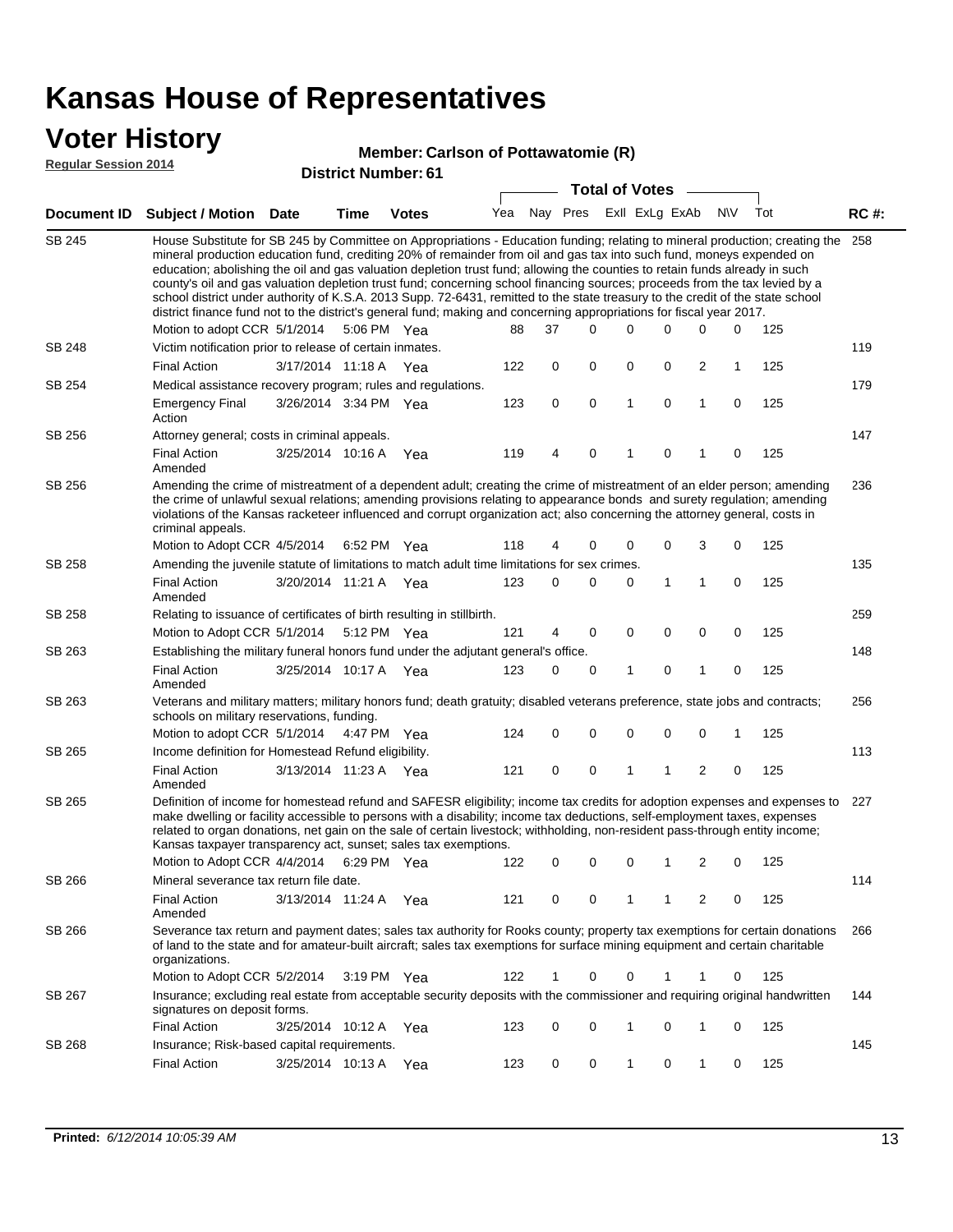### **Voter History**

**Regular Session 2014**

#### **Member: Carlson of Pottawatomie (R)**

|               |                                                                                                                                                                                    |                       |      |              |     | <b>Total of Votes</b> |          |                |              |                |           |     |             |  |  |  |  |  |
|---------------|------------------------------------------------------------------------------------------------------------------------------------------------------------------------------------|-----------------------|------|--------------|-----|-----------------------|----------|----------------|--------------|----------------|-----------|-----|-------------|--|--|--|--|--|
| Document ID   | <b>Subject / Motion</b>                                                                                                                                                            | <b>Date</b>           | Time | <b>Votes</b> | Yea | Nay Pres              |          | Exll ExLg ExAb |              |                | <b>NV</b> | Tot | <b>RC#:</b> |  |  |  |  |  |
| SB 271        | Amending the Kansas medicaid fraud control act.                                                                                                                                    |                       |      |              |     |                       |          |                |              |                |           |     | 176         |  |  |  |  |  |
|               | <b>Emergency Final</b><br><b>Action Amend</b>                                                                                                                                      | 3/26/2014 3:30 PM Yea |      |              | 123 | 0                     | 0        | 1              | 0            | 1              | 0         | 125 |             |  |  |  |  |  |
| SB 271        | Amending the Kansas medicaid fraud control act.                                                                                                                                    |                       |      |              |     |                       |          |                |              |                |           |     | 228         |  |  |  |  |  |
|               | Motion to Adopt CCR 4/4/2014 6:33 PM Yea                                                                                                                                           |                       |      |              | 122 | 0                     | 0        | 0              | 1            | $\overline{2}$ | 0         | 125 |             |  |  |  |  |  |
| SB 272        | Eliminating the 3% limit on controlled shooting area acreage in a county.                                                                                                          |                       |      |              |     |                       |          |                |              |                |           |     | 149         |  |  |  |  |  |
|               | <b>Final Action</b>                                                                                                                                                                | 3/25/2014 10:19 A     |      | Yea          | 123 | 0                     | 0        | 1              | 0            | 1              | 0         | 125 |             |  |  |  |  |  |
| <b>SB 273</b> | House Substitute for SB 273 by Committee on Transportation â€ <sup>4</sup> Commercial vehicles; regulation and registration thereof.                                               |                       |      |              |     |                       |          |                |              |                |           |     | 168         |  |  |  |  |  |
|               | Final Action Sub Bill 3/26/2014 11:00 A Yea<br>Amended                                                                                                                             |                       |      |              | 122 | 1                     | 0        | 1              | 0            | 1              | 0         | 125 |             |  |  |  |  |  |
| SB 273        | Regulation of commercial motor vehicles; exemption from rules and regulations of the Kansas corporation commission.                                                                |                       |      |              |     |                       |          |                |              |                |           |     | 265         |  |  |  |  |  |
|               | Motion to Adopt CCR 5/2/2014 3:10 PM Yea                                                                                                                                           |                       |      |              | 101 | 22                    | 0        | 0              | 1            |                | 0         | 125 |             |  |  |  |  |  |
| SB 274        | Political action committees, legislative leadership.                                                                                                                               |                       |      |              |     |                       |          |                |              |                |           |     | 169         |  |  |  |  |  |
|               | <b>Final Action</b><br>Amended                                                                                                                                                     | 3/26/2014 11:01 A Yea |      |              | 108 | 15                    | 0        | 1              | 0            | 1              | 0         | 125 |             |  |  |  |  |  |
| SB 278        | Establishing the state board of veterinary examiners within the animal health division of the Kansas department of agriculture<br>for a two-year period.                           |                       |      |              |     |                       |          |                |              |                |           |     |             |  |  |  |  |  |
|               | <b>Final Action</b>                                                                                                                                                                | 3/19/2014 11:24 A     |      | Yea          | 122 | 0                     | 0        | 0              | 1            | 2              | 0         | 125 |             |  |  |  |  |  |
| SB 284        | Amending the Kansas 911 act.                                                                                                                                                       |                       |      |              |     |                       |          |                |              |                |           |     | 124         |  |  |  |  |  |
|               | <b>Final Action</b>                                                                                                                                                                | 3/17/2014 11:24 A     |      | Yea          | 121 | 2                     | 0        | 0              | 0            | $\overline{2}$ | 0         | 125 |             |  |  |  |  |  |
| SB 285        | Optometrists; prohibition against limiting payment for covered services to insurance plan amounts.                                                                                 |                       |      |              |     |                       |          |                |              |                |           |     | 150         |  |  |  |  |  |
|               | <b>Final Action</b><br>Amended                                                                                                                                                     | 3/25/2014 10:20 A     |      | Yea          | 123 | 0                     | 0        | 1              | 0            | 1              | 0         | 125 |             |  |  |  |  |  |
| SB 286        | Extending sunset date on certain agriculture fees from July 1, 2015, to July 1, 2019.                                                                                              |                       |      |              |     |                       |          |                |              |                |           |     | 151         |  |  |  |  |  |
|               | <b>Final Action</b><br>Amended                                                                                                                                                     | 3/25/2014 10:23 A Yea |      |              | 76  | 47                    | 0        | 1              | 0            | 1              | 0         | 125 |             |  |  |  |  |  |
| SB 286        | Agriculture; extending sunset date on certain agriculture fees from July 1, 2015, to July 1, 2018; national day of the cowboy;<br>establishing the local food and farm task force. |                       |      |              |     |                       |          |                |              |                |           |     | 264         |  |  |  |  |  |
|               | Motion to adopt CCR 5/2/2014 3:04 PM Yea                                                                                                                                           |                       |      |              | 102 | 21                    | 0        | 0              | 1            | 1              | 0         | 125 |             |  |  |  |  |  |
| SB 306        | Modernizing certain insurance laws to allow use of additional investments.                                                                                                         |                       |      |              |     |                       |          |                |              |                |           |     | 173         |  |  |  |  |  |
|               | <b>Emergency Final</b><br>Action                                                                                                                                                   | 3/26/2014 3:26 PM Yea |      |              | 123 | 0                     | 0        | 1              | 0            | 1              | 0         | 125 |             |  |  |  |  |  |
| <b>SB 308</b> | Updating the Kansas no-call act.                                                                                                                                                   |                       |      |              |     |                       |          |                |              |                |           |     | 138         |  |  |  |  |  |
|               | <b>Final Action</b>                                                                                                                                                                | 3/21/2014 10:15 A     |      | Yea          | 117 | 0                     | 0        | 0              | $\mathbf{1}$ | 6              | 1         | 125 |             |  |  |  |  |  |
| SB 309        | Health insurance coverage for qualified professional associations.                                                                                                                 |                       |      |              |     |                       |          |                |              |                |           |     | 182         |  |  |  |  |  |
|               | <b>Emergency Final</b><br>Action                                                                                                                                                   | 3/26/2014 3:38 PM Yea |      |              | 122 | 1                     | 0        | 1              | 0            | 1              | 0         | 125 |             |  |  |  |  |  |
| SB 310        | Grand juries; crimes to consider; amendment of indictment.                                                                                                                         |                       |      |              |     |                       |          |                |              |                |           |     | 180         |  |  |  |  |  |
|               | <b>Emergency Final</b><br>Action                                                                                                                                                   | 3/26/2014 3:35 PM Yea |      |              | 122 |                       | 0        |                | 0            |                | 0         | 125 |             |  |  |  |  |  |
| SB 311        | Increasing the noneconomic damages cap and changing rules related to expert evidence.                                                                                              |                       |      |              |     |                       |          |                |              |                |           |     | 142         |  |  |  |  |  |
|               | <b>Final Action</b><br>Amended                                                                                                                                                     | 3/24/2014 10:17 A Yea |      |              | 119 | 3                     | $\Omega$ | 0              | 0            | 3              | 0         | 125 |             |  |  |  |  |  |
| SB 311        | Increasing the noneconomic damages cap, changing rules related to expert evidence and repealing statutes pertaining to<br>collateral source benefits.                              |                       |      |              |     |                       |          |                |              |                |           |     | 203         |  |  |  |  |  |
|               | Motion to adopt CCR 4/3/2014 6:15 PM Yea                                                                                                                                           |                       |      |              | 120 | 4                     | 0        | 0              | 0            | 1              | 0         | 125 |             |  |  |  |  |  |
| SB 321        | Return of premiums separate from notice of denial of coverage.                                                                                                                     |                       |      |              |     |                       |          |                |              |                |           |     | 146         |  |  |  |  |  |
|               | <b>Final Action</b>                                                                                                                                                                | 3/25/2014 10:15 A Yea |      |              | 123 | 0                     | 0        | 1              | 0            | 1              | 0         | 125 |             |  |  |  |  |  |
| SB 329        | Clarifying court orders relating to parents in juvenile offender cases.<br><b>Final Action</b><br>Amended                                                                          | 3/20/2014 11:23 A Yea |      |              | 123 | 0                     | 0        | 0              | 1            | 1              | 0         | 125 | 136         |  |  |  |  |  |
|               |                                                                                                                                                                                    |                       |      |              |     |                       |          |                |              |                |           |     |             |  |  |  |  |  |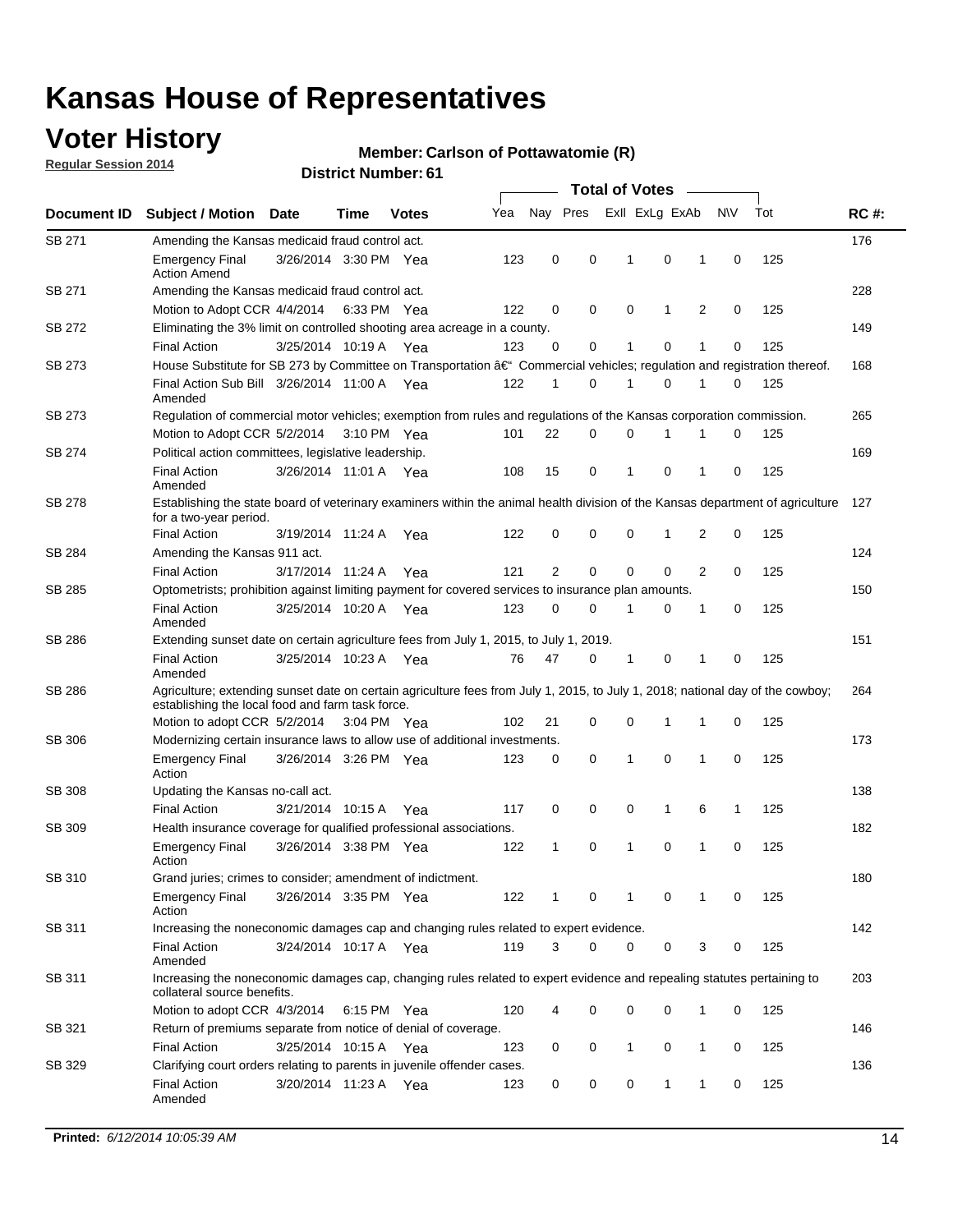### **Voter History**

**Regular Session 2014**

#### **Member: Carlson of Pottawatomie (R)**

|                 |                                                                                                                                                                    |                       |             |              | <b>Total of Votes</b> |              |   |              |                |              |           |     |             |
|-----------------|--------------------------------------------------------------------------------------------------------------------------------------------------------------------|-----------------------|-------------|--------------|-----------------------|--------------|---|--------------|----------------|--------------|-----------|-----|-------------|
|                 | Document ID Subject / Motion Date                                                                                                                                  |                       | Time        | <b>Votes</b> | Yea                   | Nay Pres     |   |              | Exll ExLg ExAb |              | <b>NV</b> | Tot | <b>RC#:</b> |
| SB 329          | Clarifying court orders relating to parents in juvenile offender cases and changing the statute of limitations on certain juvenile<br>offenses.                    |                       |             |              |                       |              |   |              |                |              |           |     | 242         |
|                 | Motion to adopt CCR 4/30/2014 3:23 PM Yea                                                                                                                          |                       |             |              | 122                   | $\mathbf 1$  | 0 | 1            | -1             | 0            | 0         | 125 |             |
| SB 344          | Special permits, oversized loads, transportation of hay or feed stuffs.                                                                                            |                       |             |              |                       |              |   |              |                |              |           |     | 152         |
|                 | <b>Final Action</b><br>Amended                                                                                                                                     | 3/25/2014 10:24 A     |             | Yea          | 122                   | $\mathbf{1}$ | 0 | $\mathbf{1}$ | 0              | $\mathbf{1}$ | 0         | 125 |             |
| <b>SB 349</b>   | Boiler safety act; deputy inspectors.                                                                                                                              |                       |             |              |                       |              |   |              |                |              |           |     | 128         |
|                 | <b>Final Action</b><br>Amended                                                                                                                                     | 3/19/2014 11:25 A     |             | Yea          | 119                   | 3            | 0 | 0            | 1              | 2            | 0         | 125 |             |
| SB 349          | Board of technical professions; recodification of professions and scope of practice, other; boiler safety act, deputy<br>inspectors.                               |                       |             |              |                       |              |   |              |                |              |           |     | 215         |
|                 | Motion to Adopt CCR 4/4/2014                                                                                                                                       |                       | 10:02 A     | Yea          | 112                   | 11           | 0 | 1            | 0              | 1            | 0         | 125 |             |
| SB 351          | Vehicle identification numbers; penalties; damages.                                                                                                                |                       |             |              |                       |              |   |              |                |              |           |     | 153         |
|                 | <b>Final Action</b>                                                                                                                                                | 3/25/2014 10:25 A     |             | Yea          | 123                   | 0            | 0 | 1            | 0              | 1            | 0         | 125 |             |
| SB 357          | Increasing the number of allowable hunter education deferrals.                                                                                                     |                       |             |              |                       |              |   |              |                |              |           |     | 154         |
|                 | <b>Final Action</b><br>Amended                                                                                                                                     | 3/25/2014 10:26 A     |             | Yea          | 97                    | 26           | 0 | $\mathbf{1}$ | 0              | 1            | 0         | 125 |             |
| SB 357          | Authorizing land purchases by the state; amending process state uses to address seized wildlife; increasing the number of<br>allowable hunter education deferrals. |                       |             |              |                       |              |   |              |                |              |           |     | 275         |
|                 | Motion to Adopt CCR 5/2/2014                                                                                                                                       |                       | 7:53 PM Yea |              | 113                   | 11           | 0 | 0            | $\mathbf 0$    | 1            | 0         | 125 |             |
| SB 359          | Relating to asbestos-related liability.                                                                                                                            |                       |             |              |                       |              |   |              |                |              |           | 177 |             |
|                 | <b>Emergency Final</b><br>Action                                                                                                                                   | 3/26/2014 3:32 PM Yea |             |              | 94                    | 29           | 0 | 1            | $\Omega$       | 1            | 0         | 125 |             |
| <b>SB 367</b>   | 186<br>Creating the student data privacy act.                                                                                                                      |                       |             |              |                       |              |   |              |                |              |           |     |             |
|                 | <b>Emergency Final</b><br><b>Action Amend</b>                                                                                                                      | 3/26/2014 3:43 PM Yea |             |              | 119                   | 4            | 0 | $\mathbf{1}$ | 0              | 1            | 0         | 125 |             |
| SB 367          | Creating the student data privacy act.                                                                                                                             |                       |             |              |                       |              |   |              |                |              |           |     | 245         |
|                 | Motion to adopt CCR 4/30/2014 3:41 PM Yea                                                                                                                          |                       |             |              | 123                   | 0            | 0 | 1            | 1              | 0            | 0         | 125 |             |
| SB 371          | Amending employment security law regarding disposition of penalty funds and disclosure of confidential information.                                                |                       |             |              |                       |              |   |              |                |              |           |     | 129         |
|                 | <b>Final Action</b>                                                                                                                                                | 3/19/2014 11:27 A     |             | Yea          | 90                    | 32           | 0 | $\mathbf 0$  | 1              | 2            | 0         | 125 |             |
| SB 372          | Amending the shared work unemployment compensation program; layoff aversion.                                                                                       |                       |             |              |                       |              |   |              |                |              |           |     | 155         |
|                 | <b>Final Action</b>                                                                                                                                                | 3/25/2014 10:28 A     |             | Yea          | 123                   | 0            | 0 | 1            | 0              | 1            | 0         | 125 |             |
| SB 402          | Amending statutes related to the Kansas criminal justice information system committee.                                                                             |                       |             |              |                       |              |   |              |                |              |           |     | 178         |
|                 | <b>Emergency Final</b><br>Action                                                                                                                                   | 3/26/2014 3:33 PM Yea |             |              | 123                   | 0            | 0 | 1            | 0              | $\mathbf{1}$ | 0         | 125 |             |
| SB 423          | Authorizing Department of Administration to sell Landon and Eisenhower state office buildings.                                                                     |                       |             |              |                       |              |   |              |                |              |           |     | 233         |
|                 | <b>Final Action</b><br>Amended                                                                                                                                     | 4/5/2014              | 10:28 A     | Yea          | 66                    | 55           | 0 | 0            | 0              | 4            | 0         | 125 |             |
| SB 424          | Amending the statutory requirements for a valid hospital lien.                                                                                                     |                       |             |              |                       |              |   |              |                |              |           |     | 183         |
|                 | <b>Emergency Final</b><br>Action                                                                                                                                   | 3/26/2014 3:39 PM Yea |             |              | 115                   | 8            | 0 | 1            | 0              | 1            | 0         | 125 |             |
| <b>SCR 1618</b> | Substitute for SCR 1618 by Committee on Federal and State Affairs -- State constitutional amendment authorizing raffles.                                           |                       |             |              |                       |              |   |              |                |              |           |     | 170         |
|                 | Final Action Sub Bill 3/26/2014 11:06 A Yea                                                                                                                        |                       |             |              | 102                   | 19           | 2 | 1            | 0              | 1            | 0         | 125 |             |
| <b>SCR 1620</b> | Port authority; creation in Stafford, Kansas.                                                                                                                      |                       |             |              |                       |              |   |              |                |              |           |     | 234         |
|                 | <b>Final Action</b>                                                                                                                                                | 4/5/2014              | 10:29 A     | Yea          | 121                   | 0            | 0 | 0            | 0              | 4            | 0         | 125 |             |